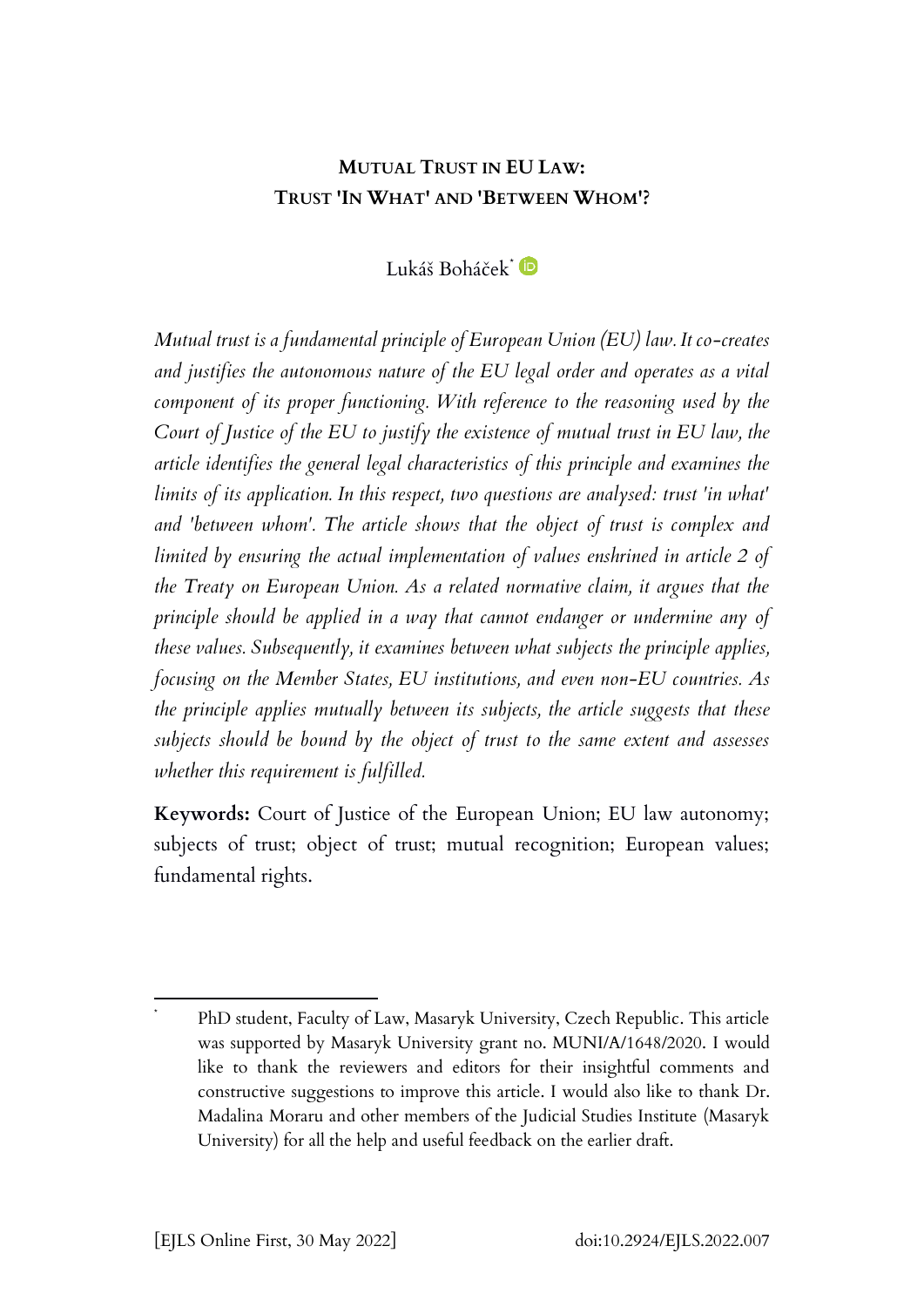#### **I. INTRODUCTION**

Mutual trust is one of the fundamental principles of European Union (EU) law. According to the Court of Justice of the EU (CJEU), it is a vital component of the EU legal order that co-creates and justifies its autonomous nature and constitutes a necessary precondition for its effective functioning.<sup>1</sup> However, this principle is surrounded by many questions relating to its nature, limits, consequences, and scope of application that have not yet been sufficiently answered by the CJEU. As such, mutual trust is considered one of the 'most elusive' concepts in EU law.<sup>2</sup>

Moreover, due to concerns about the adequate protection of fundamental rights, and recently in the context of the rule of law crises in Poland or Hungary, mutual trust has become a contested principle.<sup>3</sup> Despite the efforts of legal commentators and references for preliminary rulings, the concept of

<sup>1</sup> See e.g. *Opinion 2/13* EU:C:2014:2454; Case C-284/16 *Slowakische Republik v Achmea BV* EU:C:2018:158.

<sup>&</sup>lt;sup>2</sup> E.g. Madalina Moraru, "'Mutual Trust" from the Perspective of National Courts: a Test in Creative Legal Thinking' in Evelien Brouwer and Damien Gerard (eds), *Mapping Mutual Trust: Understanding and Framing the Role of Mutual Trust in EU Law* (2016) EUI Working Paper MWP 2016/13, 38 <https://cadmus.eui.eu/bitstream/handle/1814/41486/MWP\_2016\_13.pdf;jsessio nid=BAAE1ABC19E3B4F752312C14049A5C68?sequence=1> accessed 1 February 2022; Małgorzata Kozak, 'Mutual Trust as a Backbone of EU Antitrust Law' (2020) 6(1) Market & Competition Law Review 127, 134.

<sup>&</sup>lt;sup>3</sup> Not only legal scholars contest the principle and its operation; individuals also challenge it before national courts on fundamental rights grounds to avoid the execution of mechanisms based on mutual recognition. National judges also test the principle and its limits, e.g. by making references for a preliminary ruling to the CJEU, which may be thereby forced to defend its previous case-law. See e.g. Joined Cases C-354/20 PPU and C-412/20 PPU *Openbaar Ministerie (Indépendance de l'autorité judiciaire d'émission)* EU:C:2020:1033. Furthermore, the Commission initiated several infringement procedures against Poland and even requested action based on Article 7 TEU, which – if successful – could potentially result in suspension of some mechanisms in relation to Poland. See e.g. Case C-216/18 PPU *Minister for Justice and Equality (Deficiencies in the system of justice)* EU:C:2018:586, para 72.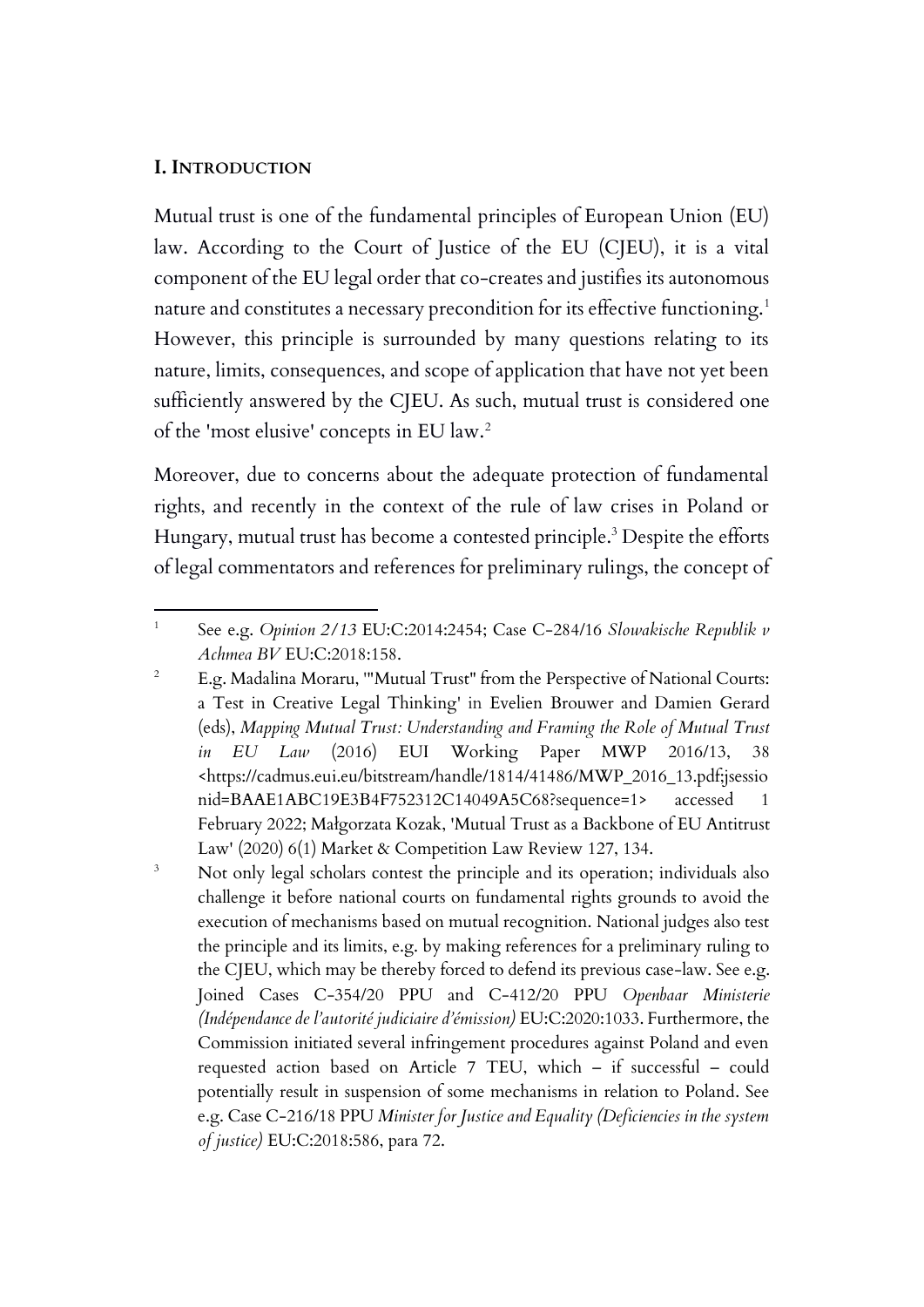mutual trust remains unclear. The literature mostly focuses on this principle in specific areas of EU  $law<sup>4</sup>$  or addresses it through the constitutional perspective of fundamental rights protection.<sup>5</sup> A comprehensive discussion of relevant issues and perspectives, reflecting a more general approach towards mutual trust as a general principle of EU law, is to a large extent lacking. Meanwhile, the unclear nature and scope of application of mutual trust carries a risk that the use of this principle by national courts may not be uniform and consistent. As a result, decisions in otherwise like cases may produce different outcomes, which in turn means that standards of fundamental rights protection may vary.<sup>6</sup> Ultimately, this may hinder even the basic objective of ensuring the effective functioning of EU law. Further clarification of mutual trust is, therefore, warranted.

The article takes a general approach, considering the legal aspects of mutual trust, as developed by the CJEU in its case-law, across different EU law areas. 7 In this regard, it builds on Sacha Prechal's conceptualisation of mutual trust as a structural principle of EU constitutional law.<sup>8</sup> However, it goes further and looks at mutual trust through the lens of the universal reasoning

E.g. Nathan Cambien, 'Mutual Recognition and Mutual Trust in the Internal Market' (2017) 2 European Papers 93; Auke Willems, 'The Court of Justice of the European Union's Mutual Trust Journey in EU Criminal Law: From a Presumption to (Room for) Rebuttal' (2019) 20 German Law Journal 468; Kozak  $(n 2)$ .

<sup>5</sup> E.g. Ermioni Xanthopoulou, *Fundamental Rights and Mutual Trust in the Area of Freedom, Security and Justice: A Role for Proportionality?* (Hart Publishing 2020).

<sup>6</sup> Compare e.g. Cass, sez VI, 26 maggio 2020, n 15924, in which the Italian Supreme Court of Cassation called the reasoning of a lower court into question and requested a more thorough analysis of the rule of law situation in Poland, with Cass, sez VI, 12 aprile 2018, n 54220, in which the same Court rejected similar arguments.

<sup>&</sup>lt;sup>7</sup> Accordingly, this article disregards potential discrepancies between the legal concept and the actual level of trust within the EU. It also leaves aside the views and roles of other actors such as the EU legislature or national courts.

<sup>8</sup> Sacha Prechal, 'Mutual Trust Before the Court of Justice of the European Union' (2017) 2 European Papers *75*.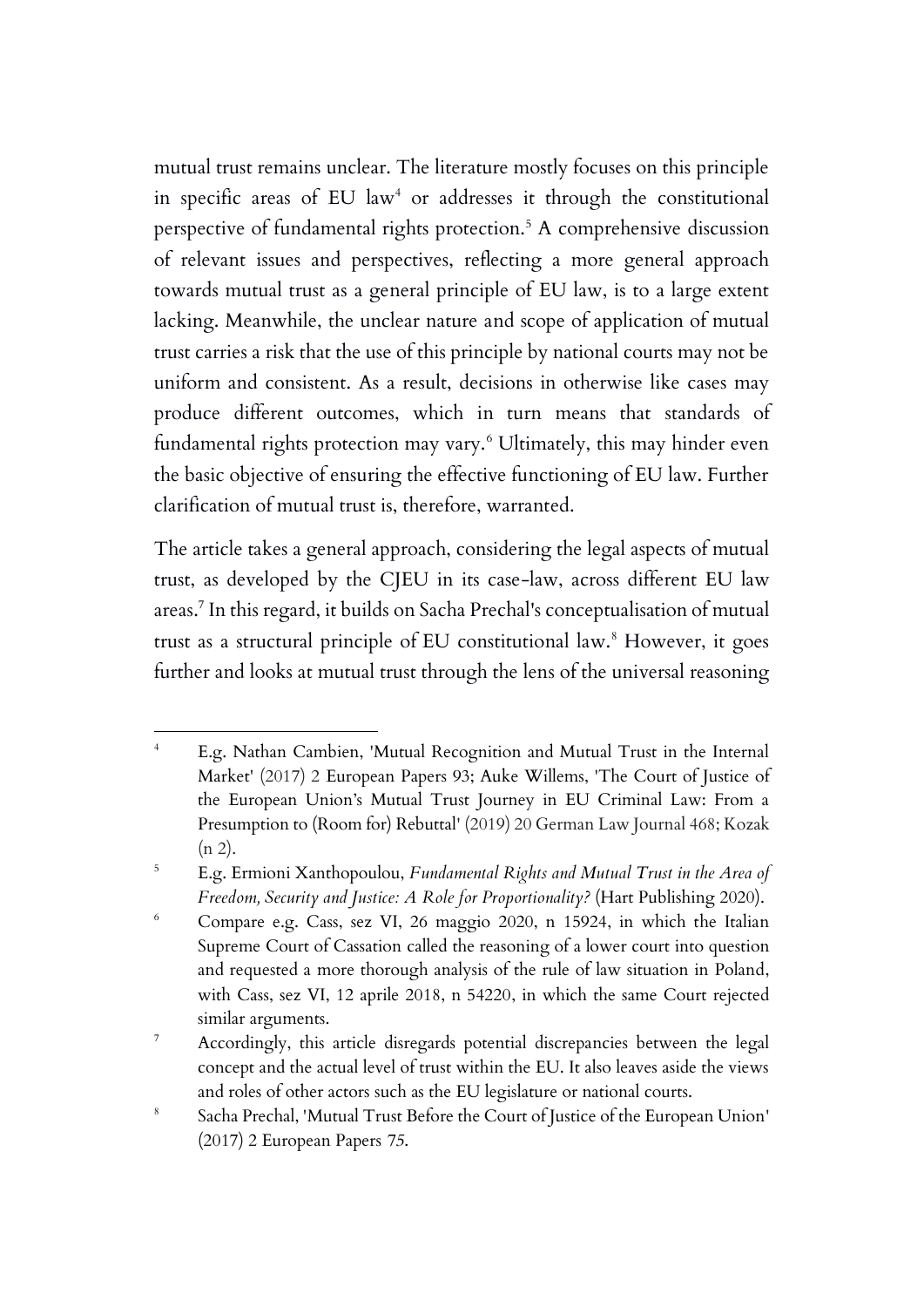that the CJEU repeatedly invokes in various areas of EU law to justify this principle's existence.<sup>9</sup> This perspective offers new views and arguments to the ongoing discussion about the general definition, scope of application, and limits of mutual trust.

The article then contributes to the clarification of mutual trust by analysing two issues that are key to applying the principle in practice – namely, its *object* and *subjects*. Although the literature has identified some of their basic descriptive aspects,<sup>10</sup> it has yet to offer a thorough discussion and general conceptualisation of these elements and their normative limits. In the social sciences, interpersonal (or inter-institutional) trust is considered a threeelement relation, in which 'A trusts B to do  $X$ '.<sup>11</sup> The same logical structure applies to the EU concept of mutual trust. It combines the perception of trust as a social construct with a legal principle that is likewise applied between two subjects in relation to a particular subject matter  $({}^{\omega}X)^{12}$  Therefore, if mutual trust is a structural principle of EU law, then EU law should precisely identify "X" (the object of mutual trust and the answer to the question, 'trust in what?'), "A and B" (the subjects of mutual trust and the answer to the question, 'trust between whom?'), and their respective limits, as these elements determine the scope of application of this principle in practice.

 $\circ$ See e.g. *Opinion 2/13* (n 1) para 168.

<sup>&</sup>lt;sup>10</sup> For a brief description of these elements, see Michael Schwarz, 'Let's Talk about Trust, Baby! Theorizing Trust and Mutual Recognition in the EU's Area of Freedom, Security and Justice' (2018) 24 European Law Journal 124, 130. For analyses in the context of EU criminal law, see Massimo Fichera, 'Mutual Trust in European Criminal Law' (2009) University of Edinburgh School of Law Working Paper 10/2009, 13 <https://ssrn.com/abstract=1371511> accessed 2 April 2021; Aleksandra Sulima, 'The Normativity of The Principle of Mutual Trust Between EU Member States within the Emerging European Criminal Area' (2013) 3(1) Wroclaw Review of Law, Administration & Economics 72, 75.

 $11$  Schwarz (n 10) 131.

<sup>&</sup>lt;sup>12</sup> For in-depth discussions of the EU concept of mutual trust in comparison to the understanding of trust in social sciences, see ibid; Auke Willems, 'Mutual Trust as a Term of Art in EU Criminal Law: Revealing its Hybrid Character' (2016) 9(1) European Journal of Legal Studies 211.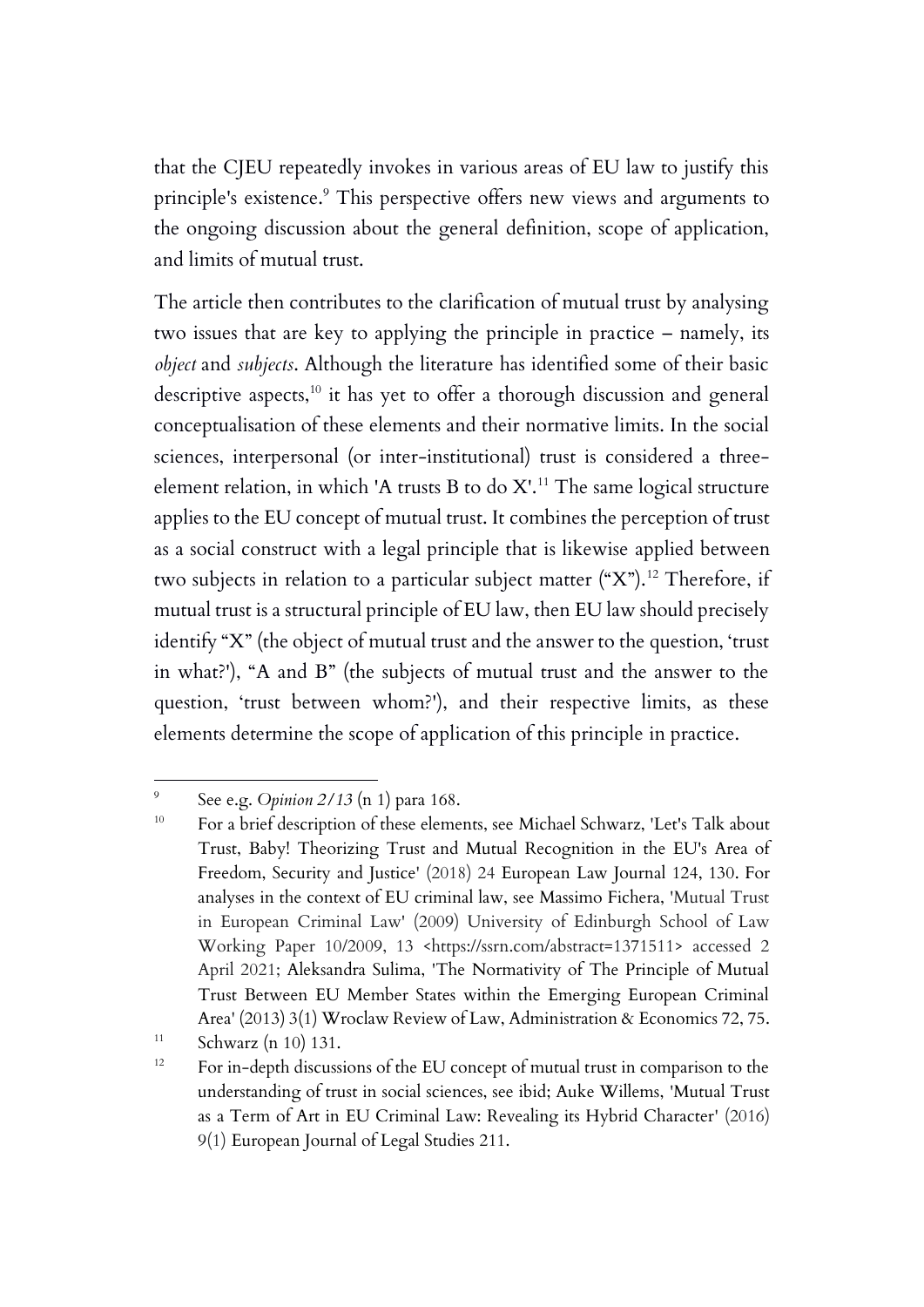The article fills this gap by addressing two questions:

1. What is the object of mutual trust in EU law, or, in what contexts does (and should) the principle apply?

2. Who are the subjects of mutual trust in EU law, or, between whom does (and should) the principle apply?

Although the answers may seem straightforward, this article reveals their complexity and argues that the underlying rationale for the principle imposes certain constraints in this respect. In response to each question, the article offers both descriptive and normative answers derived from the CJEU's analysis in *Opinion 2/13* and subsequent decisions.<sup>13</sup> Regarding the first question, it presents a descriptive claim that the object of trust is complex and constrained by the need to ensure the actual implementation of values stated in article 2 of the Treaty on European Union (TEU).<sup>14</sup> As a related normative claim, it argues that the principle should be applied in a way that cannot endanger or undermine any of these values. In cases of their possible violation, mutual recognition should be based only on a constitutionally compatible assessment, not simply presumed compliance with the object of trust. In answer to the second question, the article puts forward a descriptive claim that the principle applies between Member States but also affects their relations with some non-EU countries and, potentially, EU institutions. As a related normative claim, it argues that the principle should be applied only between subjects who are bound by the object of trust to the same extent.

These claims are developed in three sections. In Section II, the article derives the general legal characteristics of and justification for mutual trust from the

<sup>13</sup> The universal reasoning regarding mutual trust presented in *Opinion 2/13* is still relevant as it has been followed and cited by the CJEU in subsequent cases in various areas of EU law. See e.g. *Minister for Justice and Equality* (n 3) para 35; or Case C-163/17 *Abubacarr Jawo v Bundesrepublik Deutschland* EU:C:2019:218, para 80; *Achmea* (n 1) para 34.

<sup>&</sup>lt;sup>14</sup> Consolidated Version of the Treaty on European Union [2012] OJ C 326/13 (TEU).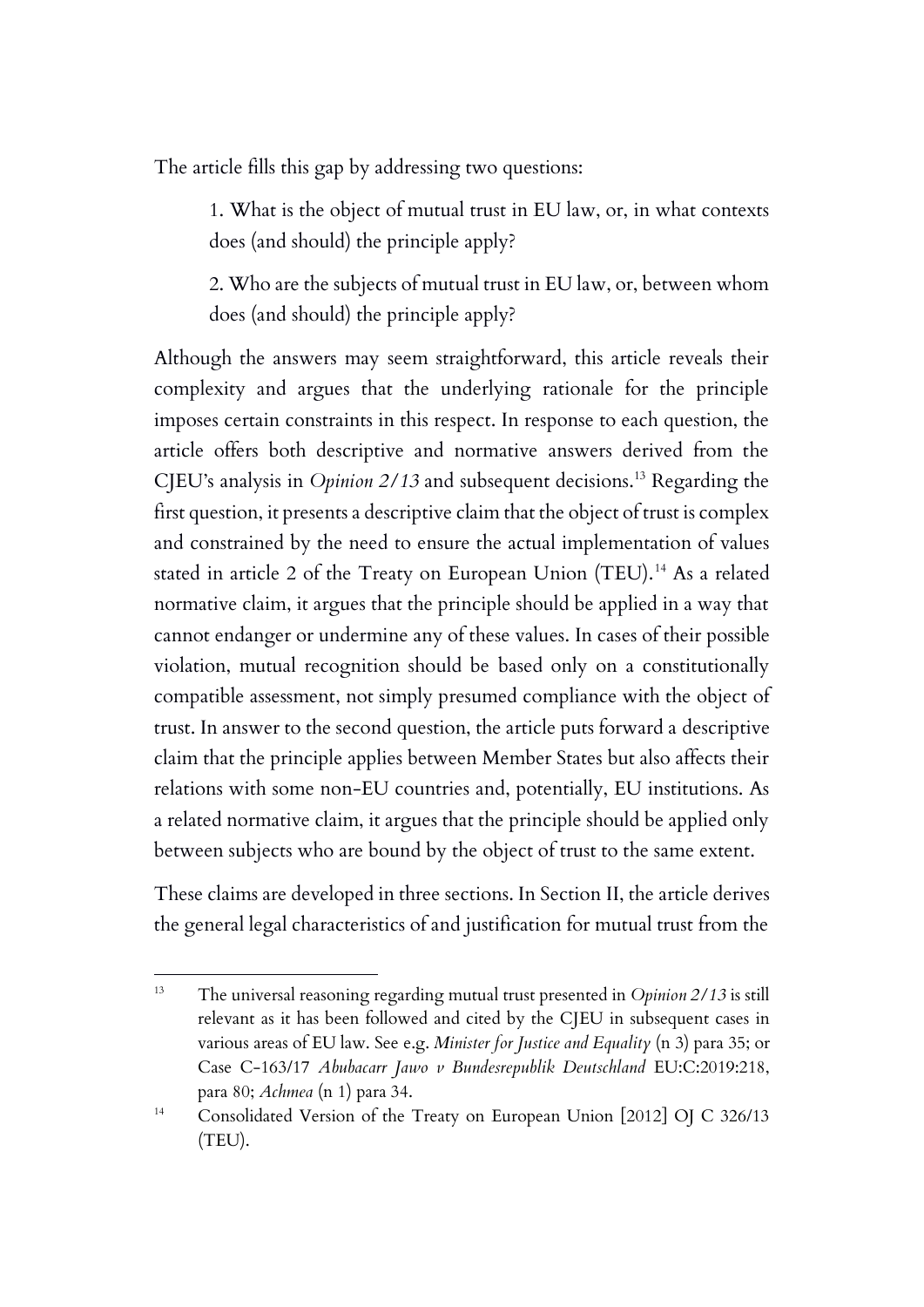case-law of the CJEU. These findings form the basis for its subsequent analysis of the object and subjects of mutual trust and its claims regarding the principle's scope of application. In Section III, the article expands upon the object of trust and its complexity. It starts by analysing the CJEU caselaw and then moves on to its normative claim regarding the limits to the objective scope of mutual trust. In particular, it builds on the previous section by examining how the principle should be applied in a manner consistent with its underlying justification. In this respect, the article suggests how the use of mutual recognition instruments should be justified in cases involving a risk of a violation of any of the values enshrined in article 2 TEU. Finally, in Section IV, the article addresses the link between the subjects of mutual trust – the trustor ("A") and the trustee ("B") – and the notion of mutuality, as these follow from the case-law. It builds on the previous claims by analysing the requirements the subjects should meet for the principle to be used in a way that does not lead to a risk of endangering common values (Article 2 TEU). Accordingly, the article examines which subjects the principle mutually applies between and the extent to which they fulfil these requirements. This analysis focuses not only on the Member States but also on two other potential subjects: Non-EU countries and EU institutions.

# **II. CHARACTERISTICS OF THE PRINCIPLE OF MUTUAL TRUST AND ITS JUSTIFICATION**

The principle of mutual trust has been developed by the CJEU through its case-law. It is not explicitly referenced in primary law. Although some secondary law acts (e.g. the Brussels I Recast Regulation,<sup>15</sup> European Arrest

<sup>15</sup> Regulation (EU) 1215/2012 of the European Parliament and of the Council of 12 December 2012 on jurisdiction and the recognition and enforcement of judgments in civil and commercial matters [2012] OJ L351/1, recital 27 (Brussels I Recast Regulation).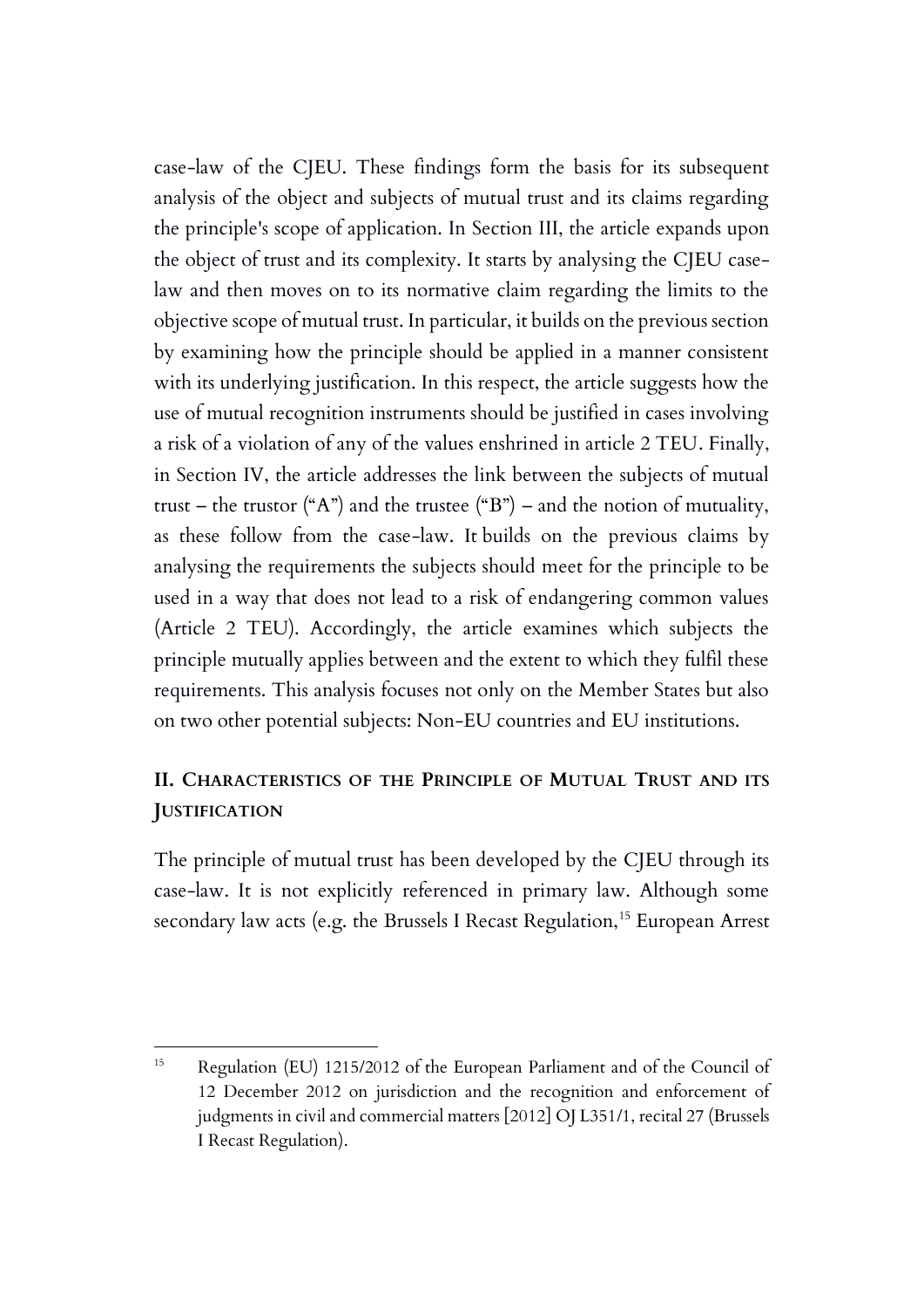Warrant Framework Decision,<sup>16</sup> or Dublin III Regulation<sup>17</sup>) mention mutual trust, such references are limited to supportive contextual declarations contained in the preamble. Moreover, while explicit statements about mutual trust may also be found in various program documents; in this context, they serve merely as an expression of political priorities. 18

Nevertheless, as mutual trust is a prerequisite for the effective functioning of cooperation systems based on *mutual recognition*, <sup>19</sup> its operation is apparent in various areas of EU law. In the internal market, and especially in the Area of Freedom, Security and Justice (AFSJ), the CJEU has used mutual trust broadly to support, justify and legitimize the application of the principle of mutual recognition (in various forms).<sup>20</sup> Mutual recognition is an integration method that aims to expedite and simplify cross-border cooperation among Member States by ensuring the recognition of various legal products (e.g. judicial decisions or legal standards) of individual Member States within others. Treating Member States as "different but equal", it serves to overcome obstacles to integration stemming from a lack of uniform rules. As such, mutual recognition is used particularly in areas of EU law that are

<sup>&</sup>lt;sup>16</sup> Council Framework Decision of 13 June 2002 on the European arrest warrant and the surrender procedures between Member States [2002] OJ L190/1, recital 10 (EAW Framework Decision).

<sup>&</sup>lt;sup>17</sup> Regulation (EU) 604/2013 of the European Parliament and of the Council of 26 June 2013, establishing the criteria and mechanisms for determining the Member State responsible for examining an application for international protection lodged in one of the Member States by a third-country national or a stateless person [2013] OJ L180/31, recital 22 (Dublin III Regulation).

<sup>&</sup>lt;sup>18</sup> E.g. The Hague Programme: Strengthening Freedom, Security and Justice in the European Union [2005] OJ C53/1, s 3.2; The Stockholm Programme: An open and secure Europe serving and protecting the citizens [2010] OJ C115/5, s 1.2.1; Council conclusions on mutual recognition in criminal matters: 'Promoting mutual recognition by enhancing mutual trust' [2018] OJ C449.

<sup>&</sup>lt;sup>19</sup> See *Opinion 2/13* (n 1) para 191; Xanthopoulou (n 5) 26.

<sup>&</sup>lt;sup>20</sup> Valsamis Mitsilegas, 'Conceptualising Mutual Trust in European Criminal Law: The Evolving Relationship Between Legal Pluralism and Rights-Based Justice in the European Union' in Brouwer and Gerard (eds) (n 2) 23-36. In the context of the internal market, see Cambien (n 4) 98-102.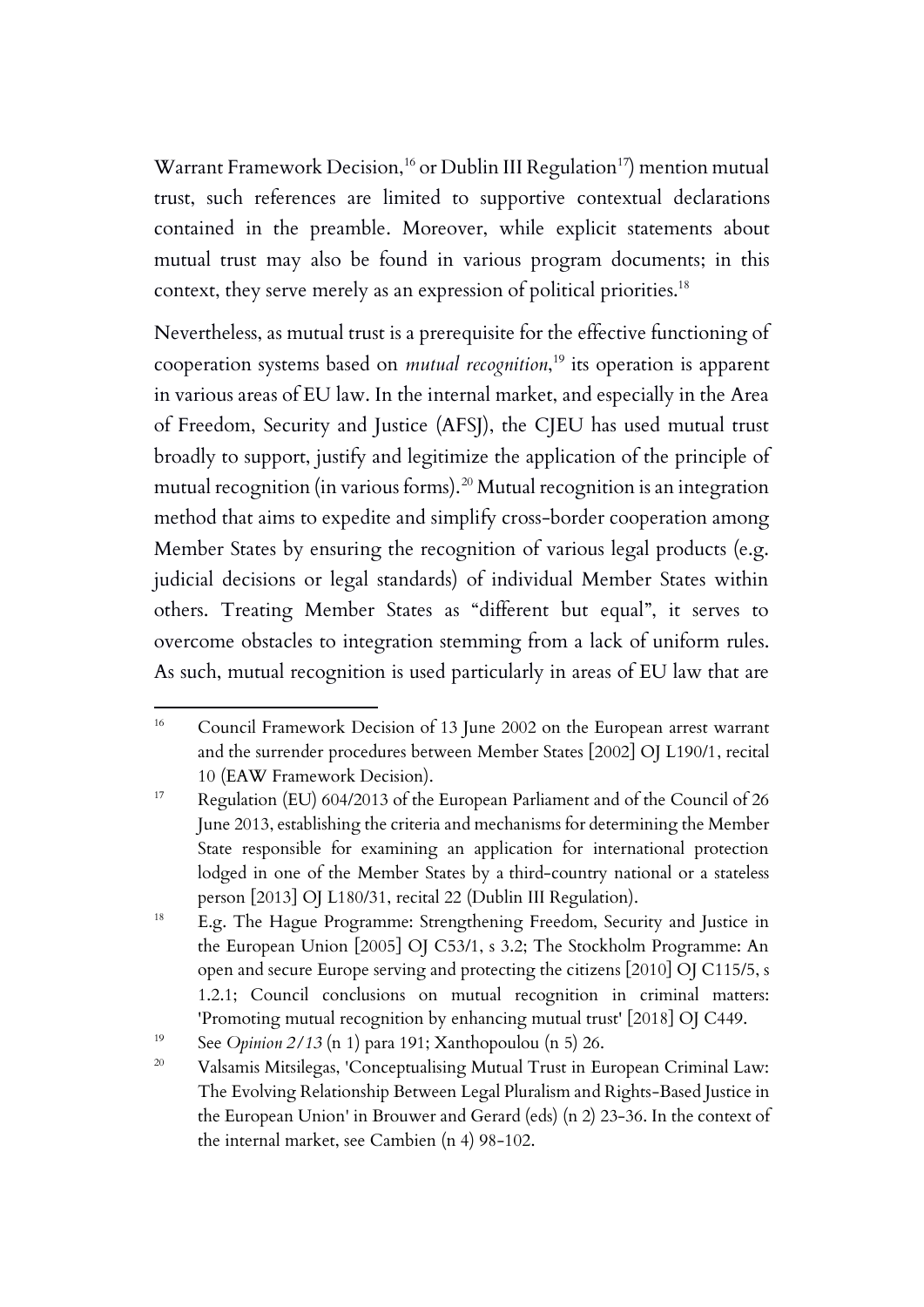not fully harmonized.<sup>21</sup> However, the effective operation of this principle presupposes some level of trust in the legal systems of all the participating Member States, which, although different, should provide an equivalent level of fairness and procedural quality. In this respect, whereas mutual recognition represents a regulatory method, mutual trust serves as the basis and justification for its effective functioning – the principle behind principle.<sup>22</sup>

The precise implications of mutual trust vary across individual instruments, such as the Brussels I Recast Regulation, European Arrest Warrant (EAW), or the Dublin IIII Regulation. For example, in the internal market, the primary aim of mutual trust is to assure proper functioning of the four basic freedoms by commanding Member States to respect each other's national standards in non-harmonized areas of law (as follows from *Cassis de Dijon<sup>23</sup>*). Meanwhile, in the AFSJ, mutual trust operates more directly to stimulate cooperation between the Member States,<sup>24</sup> compelling Member States to rely on sufficient procedures and products (e.g. decisions) while applying a particular EU instrument (e.g. EAW). Nevertheless, from a general perspective, the common theme of the principle of mutual trust is to spare Member States the task of second-guessing each other's legal systems by promoting the broad and automatic recognition of the outcomes they produce.

The new, elevated status of mutual trust is connected primarily with *Opinion 2/13*. In this opinion, the CJEU declared the fundamental importance of

<sup>&</sup>lt;sup>21</sup> Nevertheless, some legal approximation is necessary for a proper functioning of mutual recognition. See Xanthopoulou (n 5) 14-17.

<sup>&</sup>lt;sup>22</sup> For more details, see Ibid 9-45.

<sup>23</sup> Case 120/78 *Rewe v. Bundesmonopolverwaltung für Branntwein* EU:C:1979:42 (*Cassis de Dijon*).

<sup>&</sup>lt;sup>24</sup> Evelien Brouwer, 'Mutual Trust and Judicial Control in the Area of Freedom, Security, and Justice: an Anatomy of Trust' in Brouwer and Gerard (eds) (n 2) 60.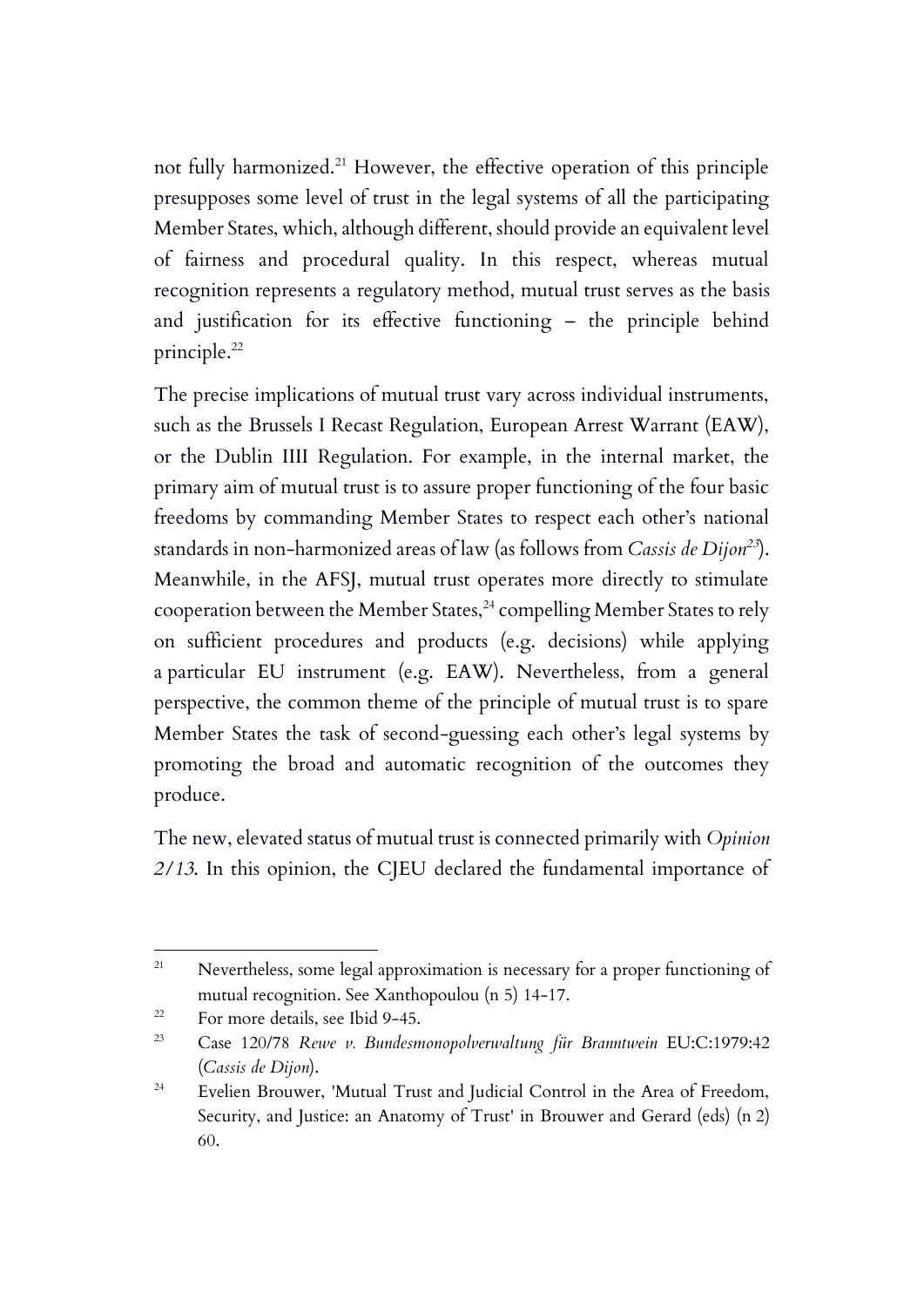mutual trust not only for certain areas but for the whole EU legal order.<sup>25</sup> Thus, it no longer constitutes a mere political declaration or a supporting normative principle underpinning the operation of a few secondary law instruments. Instead, its position as a distinctive feature of the whole EU legal order is now expressly acknowledged. Mutual trust governs the relations between Member States within the autonomous and supranational system of EU law<sup>26</sup> and 'allows an area without internal borders to be created and maintained'.<sup>27</sup> In this respect, the principle is 'essential to the structure and development of the Union'.<sup>28</sup> As such, mutual trust is considered a vital aspect of the EU legal order, a *raison d'être* of the EU that co-creates and justifies its autonomy.<sup>29</sup> Therefore, the somewhat supportive principle has developed into a more general and – as Prechal puts it – 'structural principle of EU constitutional law'.<sup>30</sup>

In *Opinion 2/13* (and in subsequent cases in various areas of EU law),<sup>31</sup> the CJEU followed a universalist formula to justify the existence of the principle of mutual trust. According to its reasoning, the fundamental premise is that the EU is based on certain values expressed in Article 2 TEU (such as freedom, democracy, the rule of law, or respect for human rights), which are shared by all Member States. That premise, as the CJEU states: 'implies and justifies the existence of mutual trust between the Member States that those values will be recognised and, therefore, that the law of the EU that implements them will be respected'.<sup>32</sup> Although this phrasing might seem to

<sup>25</sup> *Opinion 2/13* (n 1) paras 192-194.

 $26$  Prechal (n 8) 92.

<sup>27</sup> *Opinion 2/13* (n 1) para 191.

 $28$  Prechal (n 8) 92.

<sup>&</sup>lt;sup>29</sup> Jens Hillebrand Pohl, 'Intra-EU Investment Arbitration after the Achmea Case: Legal Autonomy Bounded by Mutual Trust?' (2018) 14 European Constitutional Law Review 767, 781.

<sup>30</sup> Prechal (n 8) 76, 92.

<sup>31</sup> E.g. *Achmea* (n 1) para 34; *Minister for Justice and Equality* (n 3) para 35; or *Jawo* (n 13) para 80.

<sup>32</sup> *Opinion 2/13* (n 1) para 168.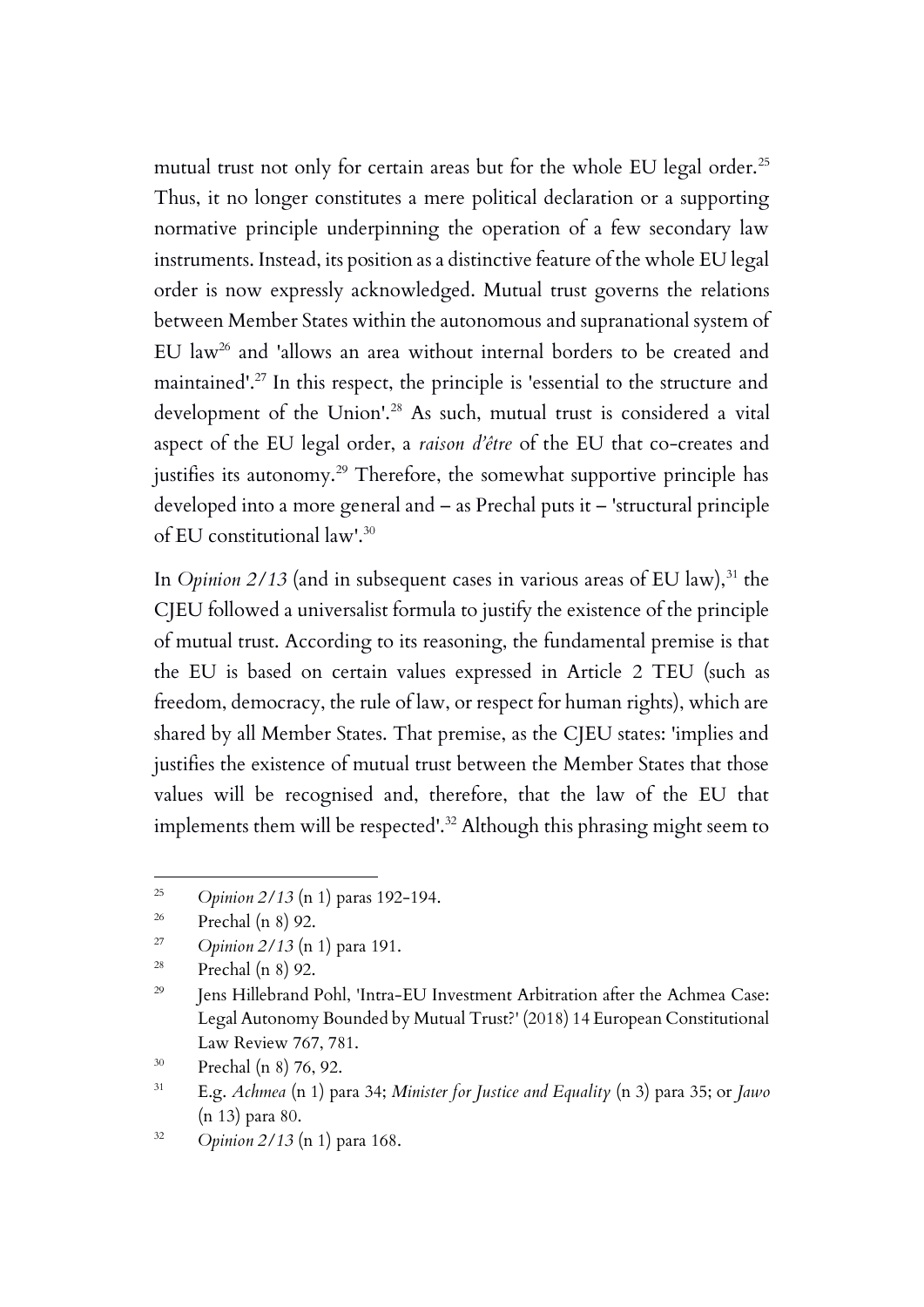suggest that the principle operates as an expectation rather than obligation, the CJEU sees things otherwise. According to the CJEU: '[the] principle requires [each Member State], save in exceptional circumstances, to consider all the other Member States to be complying with EU law and particularly with the fundamental rights recognised by EU law'.<sup>33</sup> It is therefore conceived and considered by the CJEU to be a 'duty of mutual  $t$ rust $^1$ .<sup>34</sup>

Three characteristics emerge from this reasoning:

1. The essence of the legal principle is the *presumption* that other Member States fulfil the object of trust – generally, the recognition of values common to the EU and its Member States and compliance with EU law (the 'presumption of compliance').

2. The presumption of compliance is justified by two fundamental premises: a) all Member States *share* values on which the EU is based; and b) the law of the EU *implements* these values. As a result, the actual fulfilment of the presumption of compliance is in principle very likely, because all the Member States are not only obliged to respect the values stated in Article 2 TEU,<sup>35</sup> but they are also bound by other specific provisions of the EU legal order implementing those values. $^{\rm 36}$ 

<sup>33</sup> Ibid para 191.

<sup>&</sup>lt;sup>34</sup> As such, the legal principle of mutual trust has little in common with trust as it is understood in social sciences and is thus criticized as a formal, coerced trust or a fiction. See e.g. TP Marguery, 'Towards the End of Mutual Trust? Prison Conditions in the Context of the European Arrest Warrant and the Transfer of Prisoners Framework Decisions' (2018) 25 Maastricht Journal of European and Comparative Law 704. Nonetheless, as indicated in the introduction, this article leaves these shortcomings aside and addresses the specific legal concept.

 $35$  TEU (n 14) arts 4(3), 7, 49.

<sup>&</sup>lt;sup>36</sup> See the wording in *Opinion 2/13* (n 1) para 168. It would be more precise to say that it 'puts the values into effect'.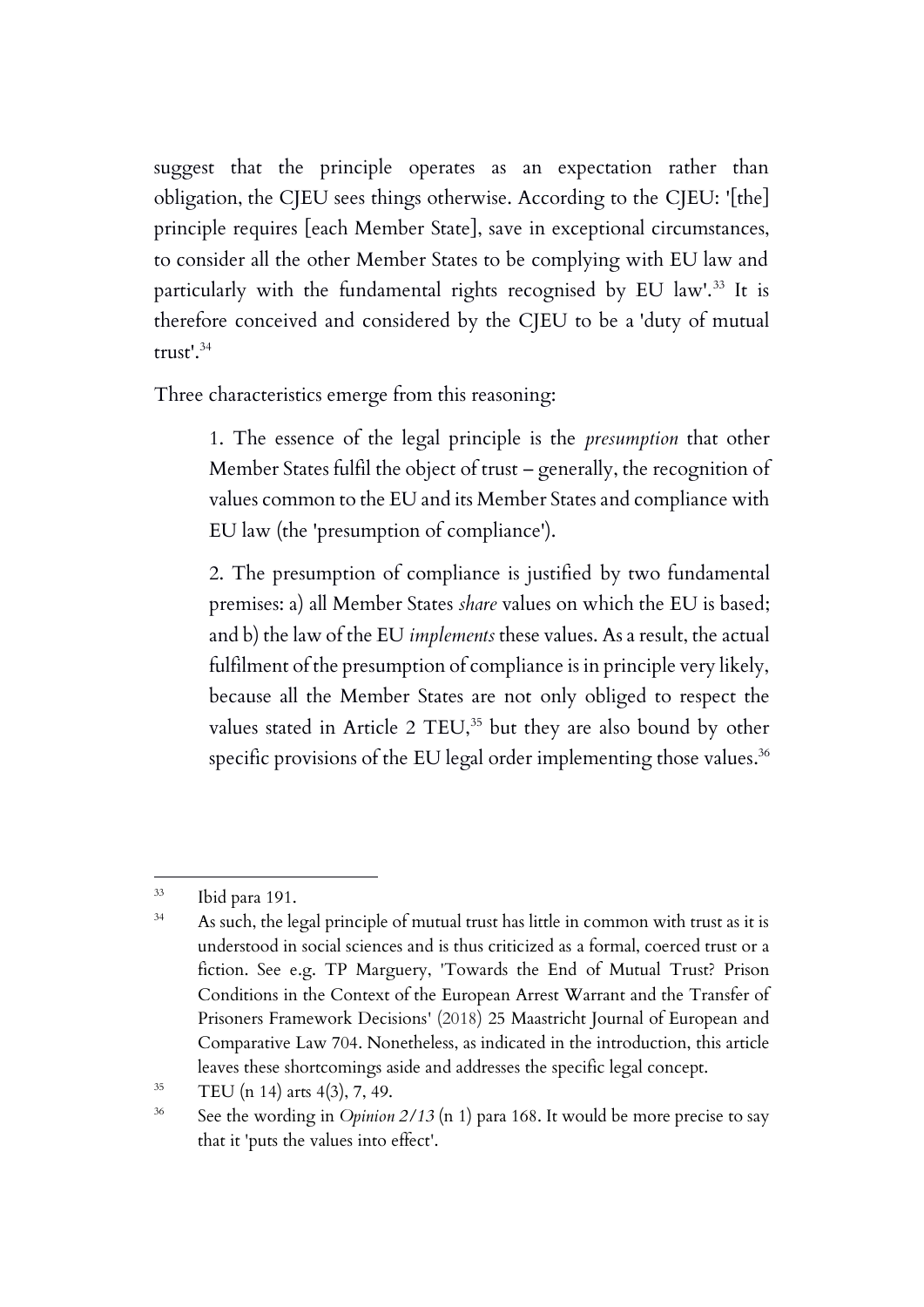3. The principle then imposes a *duty* on the Member States to rely on other Member States to fulfil the object of trust – in other words, to place confidence in the presumption of compliance.

The CJEU does not use the principle of mutual trust as an entirely independent standard of review. As Prechal points out, the principle is used in the context of individual acts of EU law, guiding the interpretation of their provisions and limiting the discretion of exercising authorities.<sup>37</sup> In this respect, besides the general duty to consider all other Member States to be compliant with EU law, the CJEU in *Opinion 2/13* also introduced two specific and independent negative obligations that relate to the protection of human rights:

1. Member States may not demand a higher level of national protection of fundamental rights from another Member State than that provided by EU law.

2. Member States may not check whether that other Member State actually has, in a specific case, observed the fundamental rights guaranteed by the EU.<sup>38</sup>

Although the principle does not generate legal effects by itself,  $39$  using it while interpreting or applying acts of EU law may nevertheless result in a positive obligation, specifically that of relying on the sufficiency of legal procedures or products of other Member States. Even though this duty is connected to a particular legal act and operates within such context, it may still have considerable influence on its application, especially as a justification for mutual recognition. Furthermore, since mutual trust is a vital aspect of EU law with significance for its autonomous nature, a potential threat to this principle's operation may also have serious consequences. In this regard, the protection of mutual trust serves to preserve the *effet utile* of a bundle of

<sup>37</sup> Prechal (n 8) 79, 81.

<sup>38</sup> *Opinion 2/13* (n 1) para 192.

<sup>39</sup> Prechal (n 8) 79.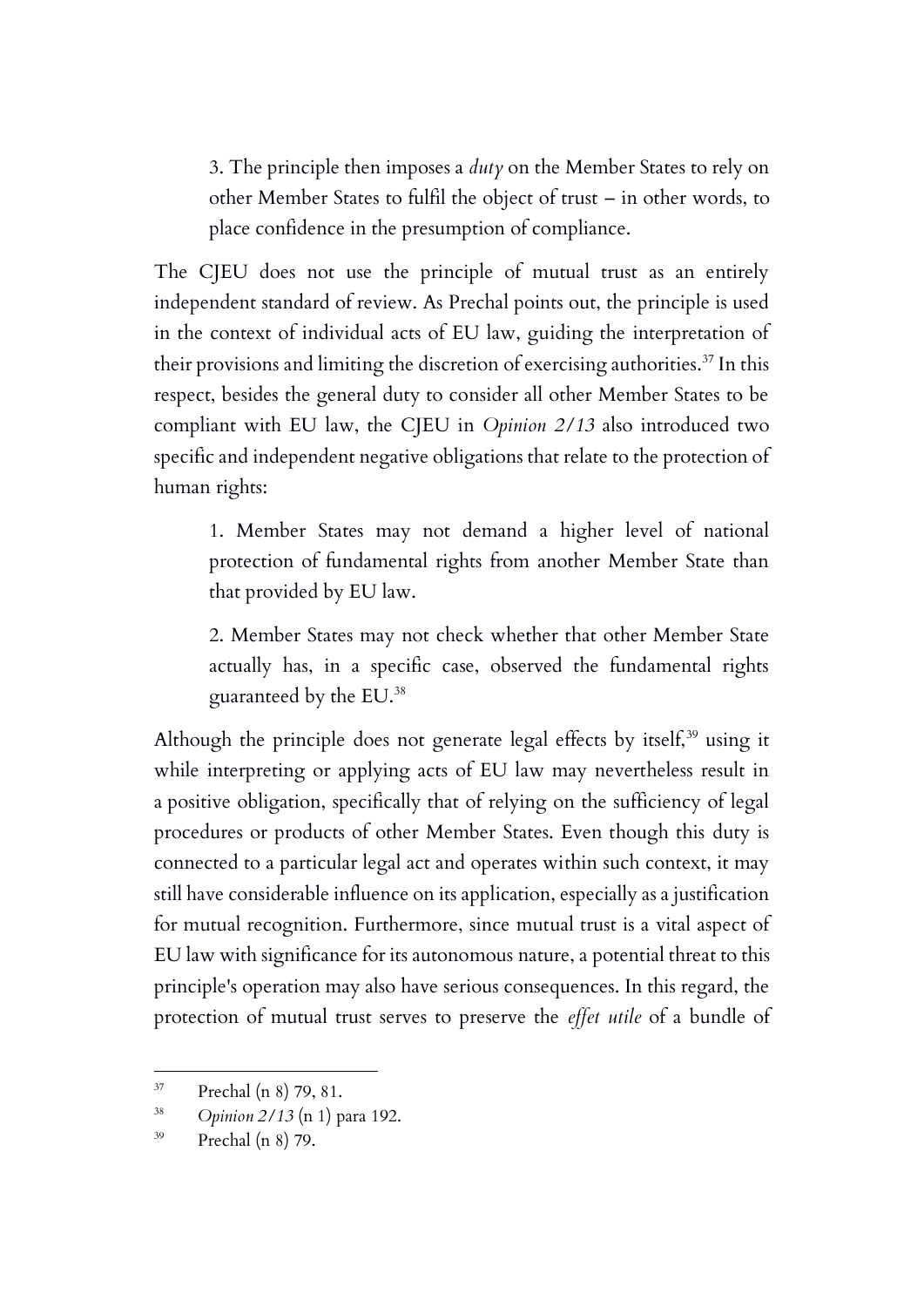existing cooperative mechanisms (based on the presumed compliance with EU law that embodied the shared values as stated in Article 2 TEU), whose effective operation could be otherwise endangered. *Opinion 2/13* and the EU's inability to access the European Convention on Human Rights (ECHR) demonstrate such significance. According to the CJEU, questioning the presumed sufficiency of fundamental rights protections within the EU (by requiring the Member States to verify their actual observation) could 'upset the underlying balance of the EU and undermine the autonomy of EU law'.<sup>40</sup> Another reference can be made to the *Achmea* case. In this judgment, the CJEU held that the bilateral investment agreement in question endangered, inter alia, the principle of mutual trust in EU law, and thus its autonomous nature. $41$ 

However, the presumption of compliance can be rebutted in 'exceptional circumstances'.<sup>42</sup> In such cases, the corresponding duty to rely on such compliance (and possibly the application of a mutual recognition instrument justified in that way) also ceases to exist. Depending on the mechanism in question, a Member State may therefore be allowed to refuse or postpone the execution of the relevant mutual recognition instrument. In some cases, the law explicitly provides for this possibility. For instance, under article 7 TEU, the presumption of compliance is rebutted if the Council determines the existence of a serious and persistent breach of values by a Member State. Furthermore, under some conditions, a court may use a public policy clause to refuse to enforce a decision<sup>43</sup> or execute an EAW.<sup>44</sup> Besides that, within the internal market, the CJEU has accepted that a Member State can refuse to recognise certain products from another Member State if there is

<sup>40</sup> *Opinion 2/13* (n 1) para 193.

<sup>41</sup> *Achmea* (n 1) paras 58-59.

<sup>42</sup> See e.g. *Opinion 2/13* (n 1) para 191.

<sup>43</sup> E.g. Brussels I Recast Regulation (n 15) art 45(1)(a). See also Dublin III Regulation (n 17) art 3(2).

<sup>44</sup> EAW Framework Decision (n 16) art 4.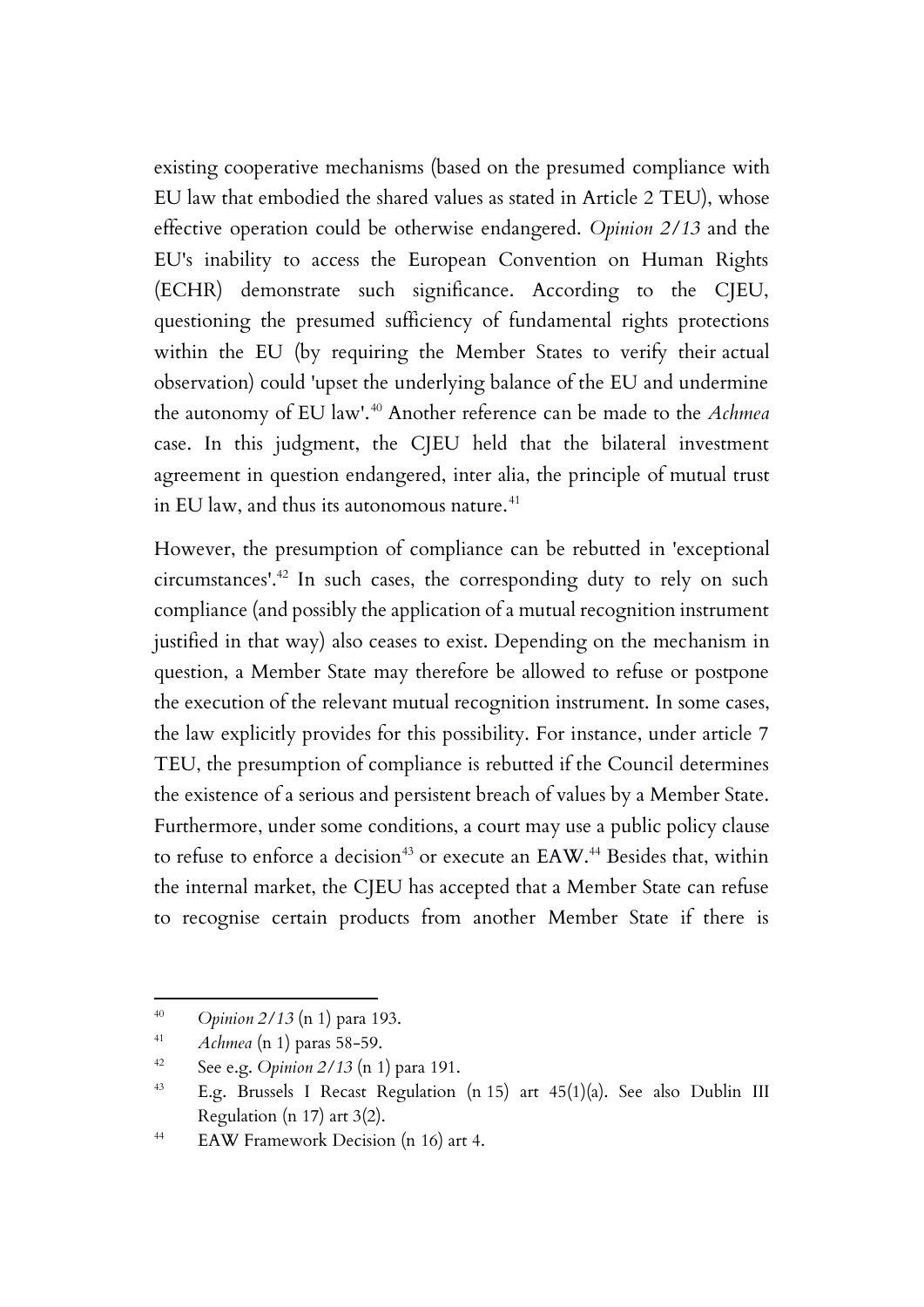a legitimate reason and such refusal is proportionate.<sup>45</sup> Similarly, trust in the accuracy of documents is rebutted in cases of reasonable doubt based on objective evidence.<sup>46</sup>

Finally, the CJEU has also allowed the presumption of compliance to be rebutted when fundamental rights are at stake. At first, the CJEU limited such rebuttal to cases involving severe violations and systemic deficiencies in fundamental rights protection.<sup>47</sup> However, this threshold was not fully compatible with the approach of the European Court of Human Rights (ECtHR), which stressed in its case-law a need to conduct an individualised assessment of particular circumstances.<sup>48</sup> For this reason, the CJEU has remedied this discrepancy in more recent case-law on asylum<sup>49</sup> and criminal matters<sup>50</sup> by clarifying the test and explicitly allowing national authorities to consider whether a 'serious' and 'real' risk of individual violation exists.

However, the test for rebuttal is not set in stone. First of all, some uncertainties concerning its application persist, for example the treatment of

<sup>45</sup> As follows from *Cassis de Dijon* (n 23) and subsequent related case-law. See Cambien (n 4) 102.

<sup>46</sup> E.g. Case C-105/94 *Ditta Angelo Celestini v Saar-Sektkellerei Faber GmbH & C*o KG EU:C:1997:277, para 34. See Prechal (n 8) 90.

<sup>47</sup> E.g. Joined Cases C-411/10 and C-493/10 *NS and Others v Secretary of State for the Home Department, ME and Others v Refugee Applications Commissioner and Minister for Justice, Equality and Law Reform* EU:C:2011:865, para 86.

<sup>48</sup> See in particular *Tarakhel v. Switzerland* ECHR 2014-VI 159. See also e.g. *MSS v Belgium and Greece* ECHR 2011-I 121.

<sup>49</sup> See Case C-578/16 PPU *CK and Others v Republika Slovenija* EU:C:2017:127; *Jawo* (n 13); Joined Cases C-297/17, C-318/17, C-319/17 and C-438/17 *Mahmud Ibrahim and Others, Nisreen Sharqawi, Yazan Fattayrji, Hosam Fattayrji v Bundesrepublik Deutschland, Bundesrepublic Deutschland v Taus Magamadov* EU:C:2019:219.

<sup>50</sup> See Joined Cases C-404/15 and C-659/15 PPU *Pál Aranyosi and Robert Căldăraru v Generalstaatsanwaltschaft Bremen* EU:C:2016:198; *Minister for Justice and Equality* (n 3).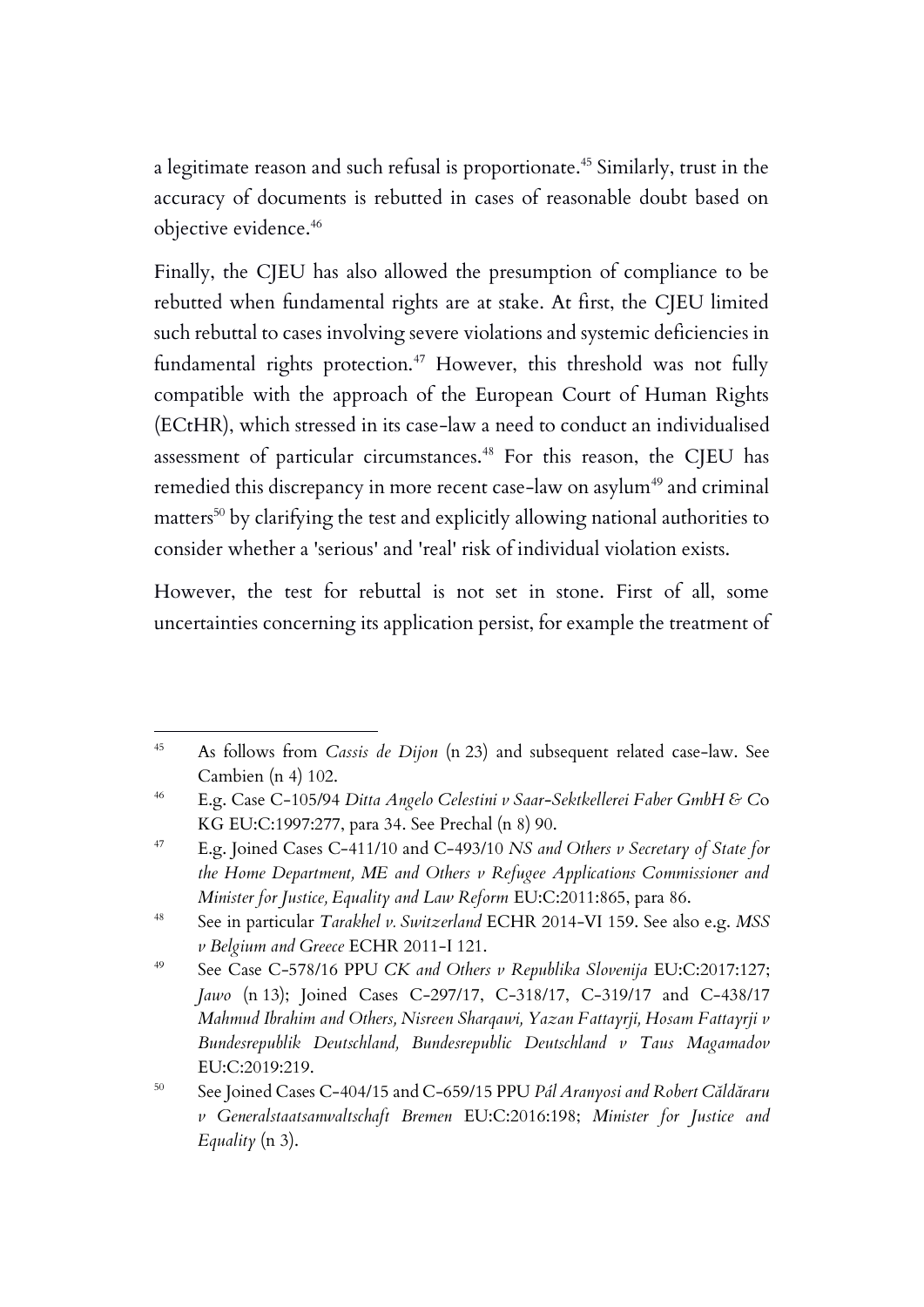cases involving threats to the rule of law<sup>51</sup> or the burden, standard, and source of proof required for a rebuttal.<sup>52</sup> Moreover, the test relates only to absolute rights and the right to a fair trial (and in the latter case, only if its 'essence' is affected).<sup>53</sup> Finally, although in some cases (especially in the asylum law context<sup>54</sup>) systemic deficiencies in rights protection are no longer a requirement for rebuttal,<sup>55</sup> in other cases (especially criminal matters),<sup>56</sup> such deficiencies are still a crucial criterion that must be examined in the first stage of the test. Therefore, although rebuttal is generally possible, it is allowed only as a narrowly interpreted exception. The duty of trust remains the rule, obliging Member States to presume each other's compliance with EU law.

# **III. THE OBJECT OF MUTUAL TRUST ('TRUST IN WHAT?')**

The article will now examine two issues that define the practical scope of application for mutual trust: its *object* and *subjects*. It will illustrate the complexity of these elements and argue that the rationale underpinning mutual trust places some limits in this respect.

In the social sciences, the identity of the 'object of trust' (e.g. a person, a system) determines the type of trust (e.g. interpersonal, structural). <sup>57</sup> Mutual trust in EU law is an example of inter-institutional trust. As it always applies between two subjects, i.e. the trustor ('A') and the trustee ('B'), the object of

<sup>54</sup> See e.g. *CK and Others* (n 49) para 96.

<sup>&</sup>lt;sup>51</sup> For instance, whether systemic deficiencies relating to the independence of the judiciary are sufficient for the rebuttal, see *Openbaar Ministerie* (n 3).

<sup>52</sup> In detail, see Adam Lazowski, 'The Sky Is Not the Limit: Mutual Trust and Mutual Recognition après Aranyosi and Caldararu' (2018) 14 Croatian Yearbook of European Law and Policy 1, 13-17, 25.

<sup>53</sup> E.g. *CK and Others* (n 49); *Minister for Justice and Equality* (n 3). For more details, see Xanthopoulou (n 5) 29-36, 42-43.

<sup>55</sup> Prechal (n 8) 88.

<sup>56</sup> *Minister for Justice and Equality* (n 3) para 61.

<sup>57</sup> E.g. D Harrison McKnight and Norman L Chervany, 'Trust and Distrust Definitions: One Bite at a Time' in Rino Falcone, Munindar Singh and Yao-Hua Tan (eds), *Trust in Cyber-societies* (Springer 2001) 40.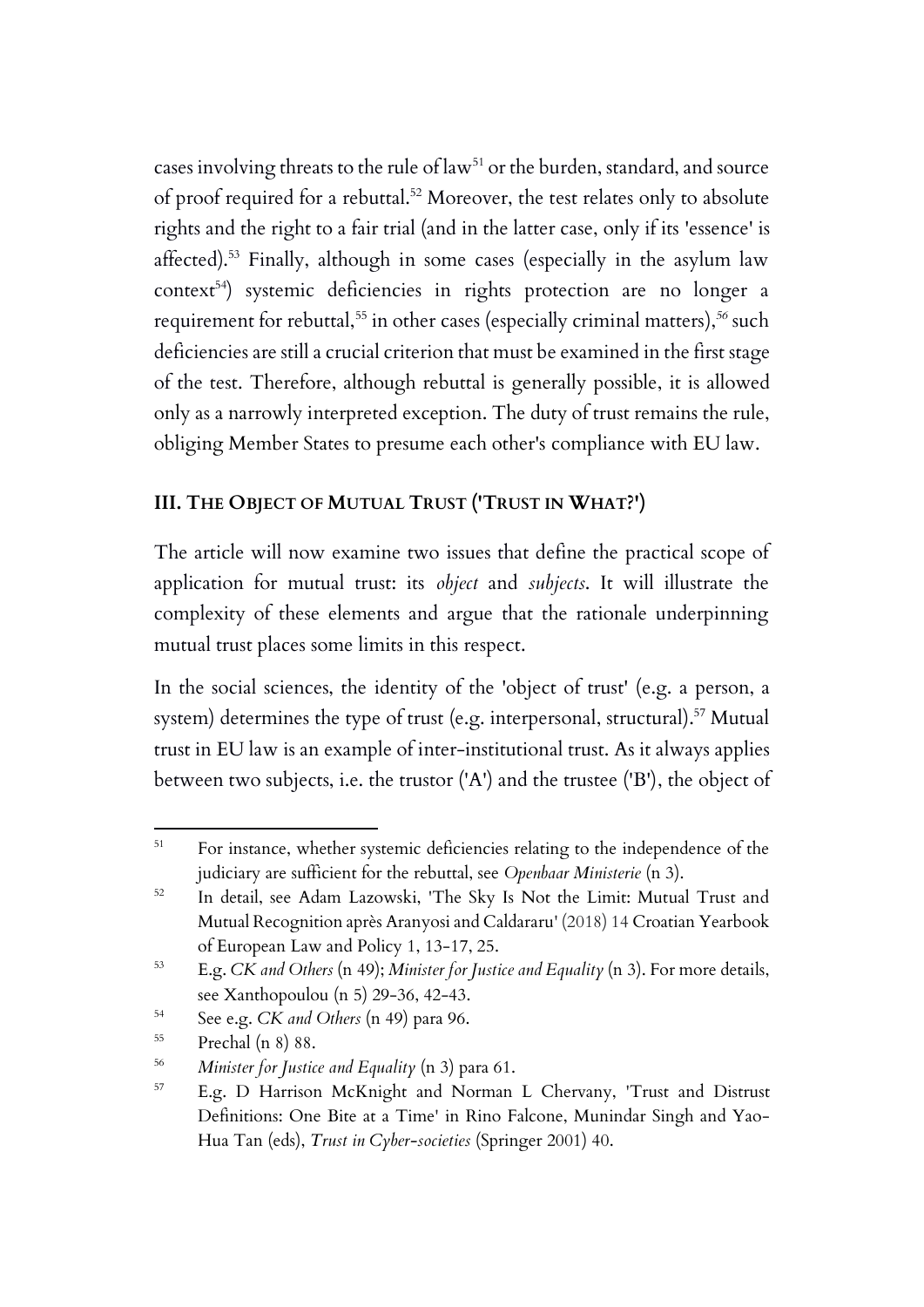the EU principle of mutual trust at first appears to be these two subjects themselves. However, as Schwarz points out, what we are really dealing with is a three-element relation, in which 'A trusts B to do  $X^{\prime}$ .<sup>58</sup> It is therefore crucial to determine precisely what A is trusting B to  $d_0$  – i.e. the object of the legal principle of mutual trust. 59

### *1. The Main Object(s)*

*Opinion 2/13* identifies two objects<sup>60</sup> towards which the principle of mutual trust aims:

1. *Recognition* of (and respect for) the shared values of the EU, i.e. the presumption that Member States will not endanger or undermine the rule of law, human rights, or democracy (Article 2 TEU).

2. *Compliance* with EU law, i.e. the presumption that authorities of Member States will comply with EU law (because it implements shared values).

Given the justification behind the principle of mutual trust, the first of these two objects is the primary one. The mere desire to uphold shared values could perhaps be sufficient on its own to promote mutual trust between likeminded countries. However, an argument seeking to justify the principle of mutual trust as a distinctive feature of EU law based on this premise alone would be weak. The fact that a country currently recognises certain values does not guarantee that it will continue to respect them in the future. Adherence with the values expressed in Article 2 TEU is verified during the EU accession process;<sup>61</sup> but things may change considerably in subsequent

<sup>58</sup> Schwarz (n 10) 135-37.

<sup>59</sup> Ibid 131; Willems (n 12) 239.

<sup>60</sup> *Opinion 2/13* (n 1) para 168.

<sup>61</sup> TEU (n 14) art 49. See also the Copenhagen criteria. European Council, 'Conclusions of the Presidency' (European Council in Copenhagen, 21-22 June 1993) SN 180/1/93 REV 1 <https://www.consilium.europa.eu/media/21225/ 72921.pdf> para 7.A(iii).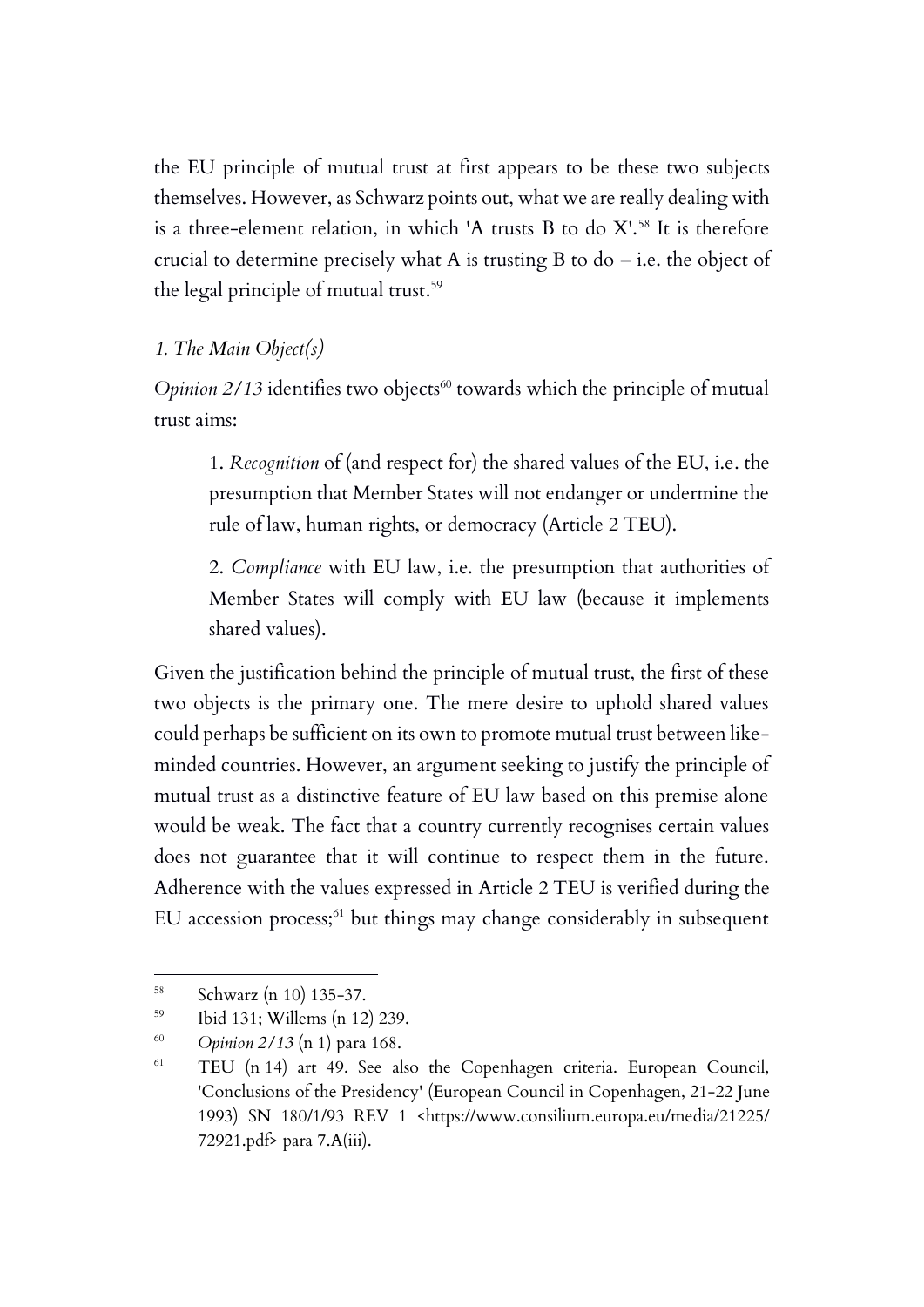years. The current rule of law crises in Poland and Hungary demonstrate this point. In addition, and more importantly, this argument is not unique to the application of EU law. One can easily argue that countries likewise try to honour their shared values when applying international law, or even their own national law. Therefore, the construction of mutual trust based on this premise alone could not constitute a characteristic of EU law sufficient to establish its autonomous nature.

Therefore, the first and primary object of mutual trust is connected to and recognised by the second object: the law of the EU. The values enshrined in Article 2 TEU are presumed to be respected in conjunction with the application of EU law and according to its standard. Such a legal concept and the reasoning behind it are stronger, but at the same time, more complicated because the basic premise of sharing common values must be complemented by a second premise – that EU law itself *implements* these values.<sup>62</sup> Therefore, the duty to presume fulfilment of the object is sufficiently justified only when both these premises are valid and correct (i.e. when all Member States really share the same values and when EU law actually implements them). Finally, this same justification can be used to extend the presumption of compliance and the corresponding duty even further – to a presumption of general compliance with EU law.

## *2. The Complexity of the Object*

'Compliance with EU law' is broad and questions may arise about what it entails. In this respect, Brouwer has pointed out that the requirement of trust often relates to different objects. Sometimes it is stressed in relation to a specific decision or measure in a particular case ('particular trust'), while at other times trust in the entire legal system or general conditions in another country is required ('general trust').<sup>63</sup> However, general and particular trust are not independent; instead, they are interconnected and form one complex

<sup>62</sup> *Opinion 2/13* (n 1) para 168.

 $^{63}$  Brouwer (n 24) 61.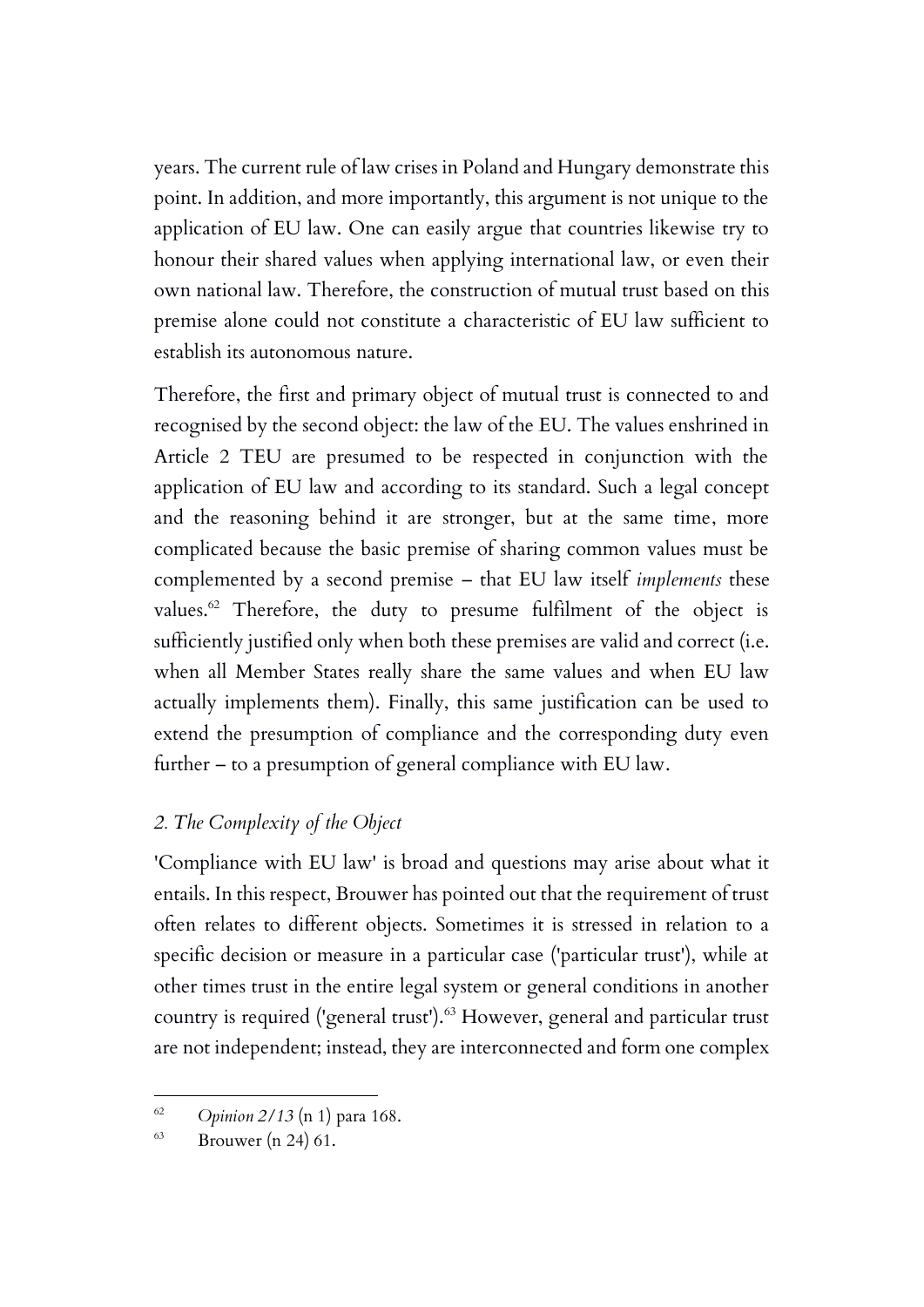object of trust. As such, the object of trust encompasses a general trust that manifests through several sub-objects of particular trust. Moreover, this composite object – and its sub-objects – may relate to past, present, or future events (i.e. another Member State did, does, or will comply with EU law).

The requirement of general trust is evident in cases involving another Member State's legal system. An example of such a situation may be the surrender of individuals based on an EAW, transfer of asylum seekers according to the Dublin III Regulation, or *lis pendens.*<sup>64</sup> In these cases, the duty of trust primarily entails the need to rely on the sufficient quality of the entire legal system of another Member State (i.e. its legal order, the actions of its authorities, and its products) in the sense that EU law is complied with. However, in the background of this general trust, there are always instances of particular trust, e.g. that a particular procedure or a decision will not violate the fundamental rights of the surrendered or transferred person,<sup>65</sup> that an asylum seeker will not face extreme material poverty,<sup>66</sup> or that the courts of another Member State will correctly assess their jurisdiction according to the Brussels I Recast Regulation. Thus, although general trust is evident, it is always accompanied by particular trust in relation to several sub-objects.

In other situations, particular trust is more apparent. While recognizing foreign decisions or findings (e.g. veterinary controls<sup>67</sup>), the requirement of trust is primarily aimed at individual legal products. However, trust that these products comply with EU law requires trust in everything that

<sup>64</sup> *Lis pendens* essentially involves recognizing the competence of another Member State to assess its jurisdiction and respecting the outcome of such assessment. Brussels I Recast Regulation (n 15) art 29.

 $65$  E.g. compliance with principle of specialty or rights enshrined in Articles 4, 6, 48 or 50 of the Charter of Fundamental Rights of the European Union. Charter of Fundamental Rights of the European Union [2012] OJ C326/391 (CFR). See also e.g. *Aranyosi and Robert Căldăraru* (n 50); *Minister for Justice and Equality*  (n 3).

<sup>&</sup>lt;sup>66</sup> And thus be subject to cruel or inhuman treatment contrary to Article 4 of the CFR. CFR (n 65). See e.g. *CK and Others* (n 49); *Jawo* (n 13).

<sup>67</sup> See Case 46/76 *WJG Bauhuis v The Netherlands State* EU:C:1977:6, para 22.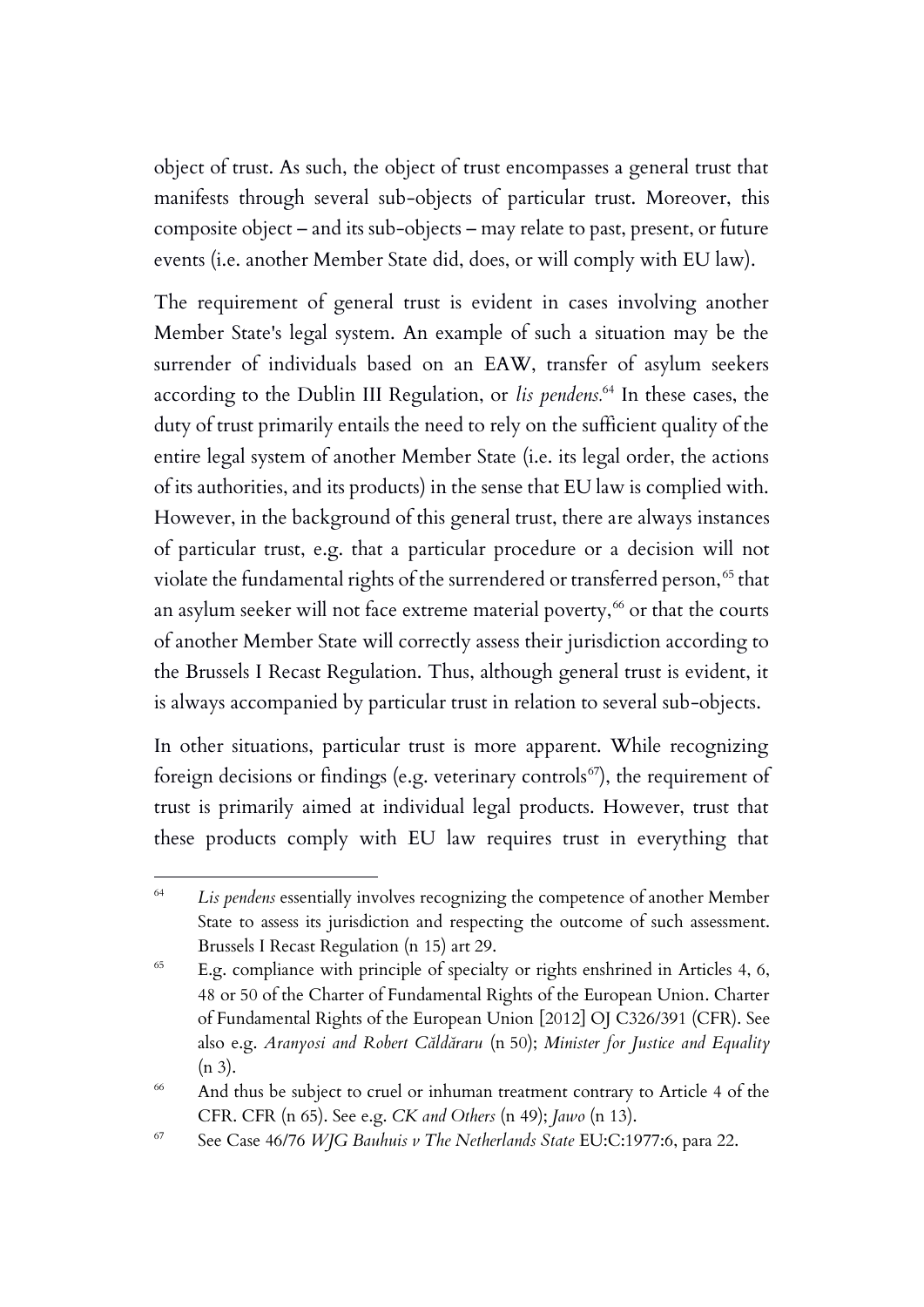preceded their adoption. Therefore, in the background, there is general trust*,* which entails reliance on the sufficient quality of the legal system of another Member State – that its operation and products, as a whole, comply with EU law. This general trust then again manifests itself through a number of subobjects, e.g. that a competent court issued a decision recognised under the Brussels I Recast Regulation, that this court possessed certain qualities (was independent and impartial), <sup>68</sup> and that EU law was correctly interpreted and applied and the rights and freedoms guaranteed by EU law were respected in both the proceedings and the decision (or, if not, at least that effective remedies<sup>69</sup> were available).<sup>70</sup>

The interconnection between general trust and particular trust also exists in the internal market. In this area of EU law, the principle of mutual trust requires the Member States to recognise that certain standards are sufficiently ensured by all of them despite the differences in their legal systems. Thus, a mere difference in laws and requirements in non-harmonized areas of EU law cannot generally justify the restriction of free movement.<sup>71</sup> This again presupposes both general trust in the entire legal system – that it respects shared values and complies with EU law – as well as particular trust in a number of sub-objects – e.g. the laws, national standards, and requirements in question, the manner in which they are adopted and applied, and even their future amendment in conjunction with EU harmonization efforts.

Therefore, mutual trust in a Member State's general compliance with EU law actually covers a whole range of sub-objects that presuppose a certain *sufficient* quality in the products and procedures that have led or will lead to them. This quality is sufficient if it corresponds with the standards of EU

<sup>68</sup> Case C-551/15 *Pula Parking doo v Sven Klaus Tederahn* EU:C:2017:193, para 54. See also *Minister for Justice and Equality* (n 3); *Openbaar Ministerie* (n 3).

<sup>69</sup> See e.g. Case C-681/13 *Diageo Brands BV v Simiramida-04 EOOD* EU:C:2015:471, para 63.

<sup>&</sup>lt;sup>70</sup> In some cases, recognition can be refused based on an explicit exception to the presumption of compliance. Brussels I Recast Regulation (n 15) art 45.

<sup>71</sup> *Cassis de Dijon* (n 23).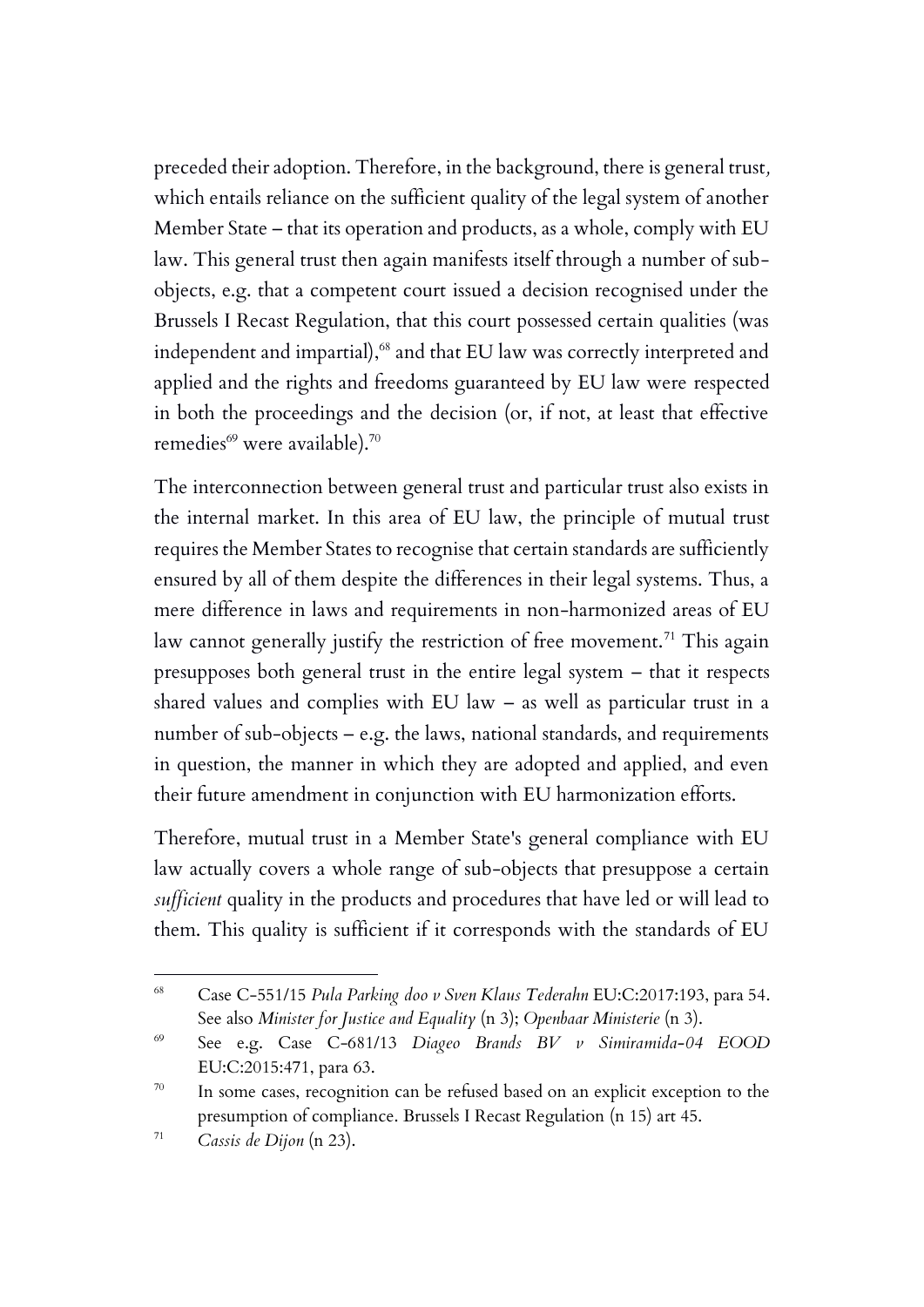law.<sup>72</sup> This suggests that, materially, the object of trust covers compliance not only with the values recognised by EU law and acts based on these principles, but also with other provisions of both primary and secondary law. Even national law and authorities must comply with EU law.<sup>73</sup> However, since the values remain the primary object, the presumption relates especially to provisions that implement or assist in implementing them. As such, the object of trust also includes, for instance, the expectation that the courts of each Member State did or will make a reference for a preliminary ruling to the CJEU if conditions expressed in Article 267 (3) of the Treaty on the Functioning of the European Union  $(TFEU)^{74}$  are met.

It can therefore be concluded that the construction of the object of mutual trust is very *complex*. At a general level, it involves trust in the sufficient quality of the entire legal system of another Member State whose legal product or jurisdiction is being recognised. Moreover, given the requirement of 'mutuality', it essentially presupposes the *equivalent<sup>75</sup>* quality of all the Member States' legal systems, such that they all can be, in general, expected to comply with EU law. This general trust then manifests itself through instances of particular trust in relation to a number of sub-objects – especially legal products (e.g. decisions) and procedures.

### *3. Limits to the Scope*

There are some risks related to the use of such a broadly constructed duty of mutual trust. The principle allows Member States to exercise, to a certain degree, some of their prescriptive and enforcement powers extraterritorially

<sup>72</sup> And particularly 'with the fundamental rights recognised by EU law'. *Opinion 2/13* (n 1) para 191.

<sup>73</sup> See discussion and cases referenced in Prechal (n 8) 81-85. See also Case C‑897/19 PPU *Ruska Federacija v IN* EU:C:2020:128, Opinion of AG Tanchev, para 105.

<sup>74</sup> Consolidated Version of the Treaty on the Functioning of the European Union [2012] OJ C 326/47 (TFEU).

<sup>75</sup> However, 'equivalent' does not mean 'identical'. See Prechal (n 8) 83-84.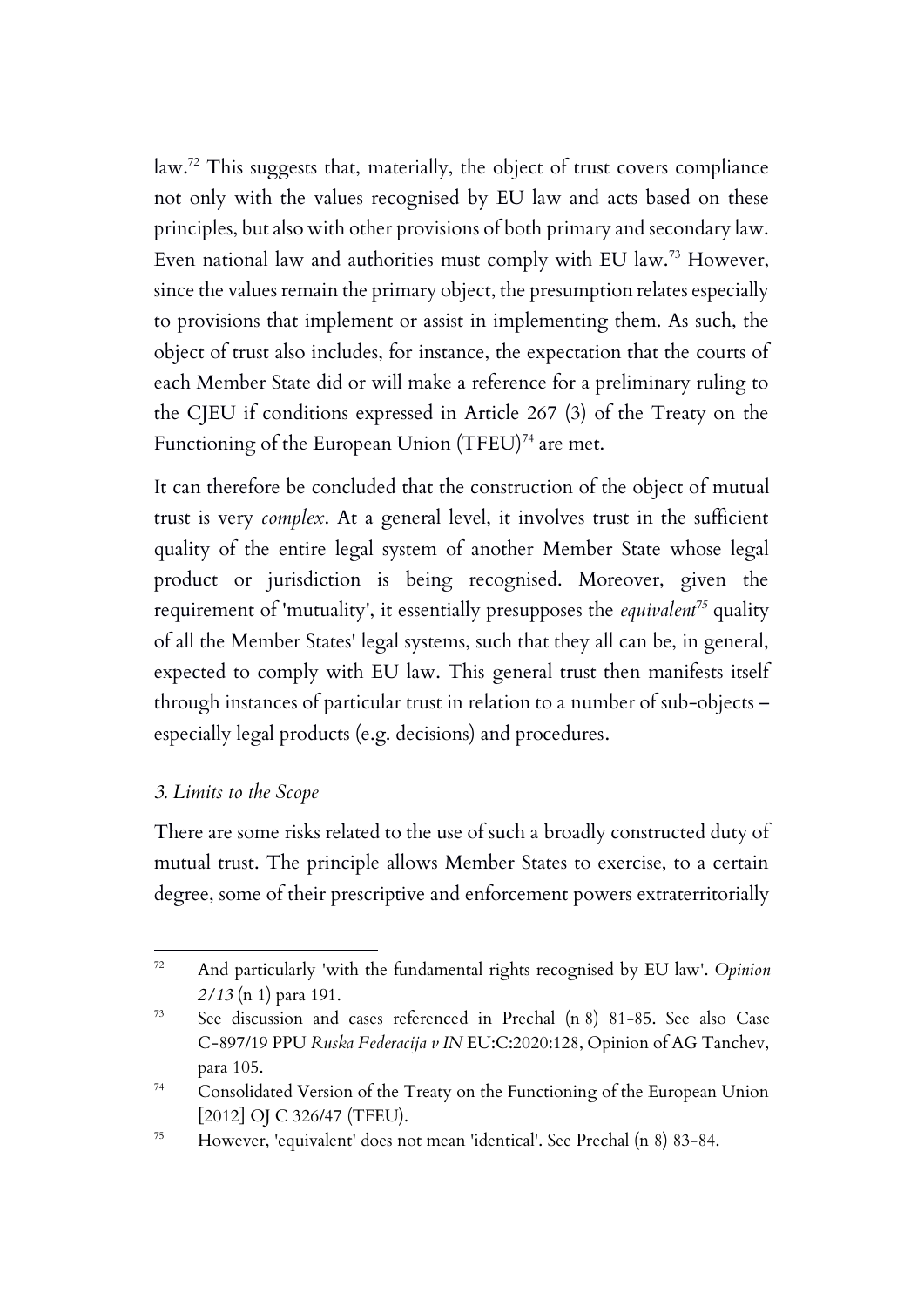in other Member States, which are, in principle, unable to review or limit them. In this regard, Rizcallah correctly points out some challenges and potential problems that mutual trust may cause with respect to national sovereignty, democratic legitimacy, or state liability.<sup>76</sup> However, the most serious and frequently discussed risk is the potential threat that compliance with the duty of trust may result in a breach of fundamental rights, for instance in connection with the surrender of a person pursuant to an EAW. By complying with the duty of trust, the trusting Member State may violate its obligations to protect human rights.<sup>77</sup>

The CJEU has allowed the presumption of compliance with fundamental rights to be rebutted.<sup>78</sup> However, as was already mentioned, despite considerable improvement in the recent case-law, the test for rebuttal is not fully fledged.<sup>79</sup> Moreover, the CJEU's approach still reflects a primary concern for ensuring the most effective functioning of EU law mechanisms and controlling derogations from the duty of mutual trust. An individual assessment is now allowed, but only to a limited extent and only where there are 'serious doubts' and 'a real risk of a violation', especially of absolute rights and the right to a fair trial (but only if the 'essence' of this latter right is affected).<sup>80</sup> Furthermore, in criminal matters, systemic or general deficiencies

<sup>78</sup> See the CJEU judgments cited in nn 49-53 above.

<sup>76</sup> Cecilia Rizcallah, 'The Challenges to Trust-based Governance in the European Union: Assessing the Use of Mutual Trust as a Driver of EU Integration' (2019) 25 European Law Journal 37, 48-50.

 $77$  See e.g. Eduardo Gill-Pedro and Xavier Groussot, 'The Duty of Mutual Trust in EU Law and the Duty to Secure Human Rights: Can the EUs Accession to the ECHR Ease the Tension?' (2017) 35 Nordic Journal of Human Rights 258, 259- 61.

<sup>79</sup> For a summary of the relevant case-law in the AFSJ, where the collision with fundamental rights is the most visible, see e.g. Oskar Losy and Anna Podolska, 'The Principle of Mutual Trust in the Area of Freedom, Security and Justice. Analysis of Selected Case Law' (2018) 8 Adam Mickiewicz University Law Review 185.

<sup>80</sup> *Minister for Justice and Equality* (n 3) para 68; Xanthopoulou (n 5), 29-36, 42-43 and the case-law discussed therein; see also above (nn 49-53).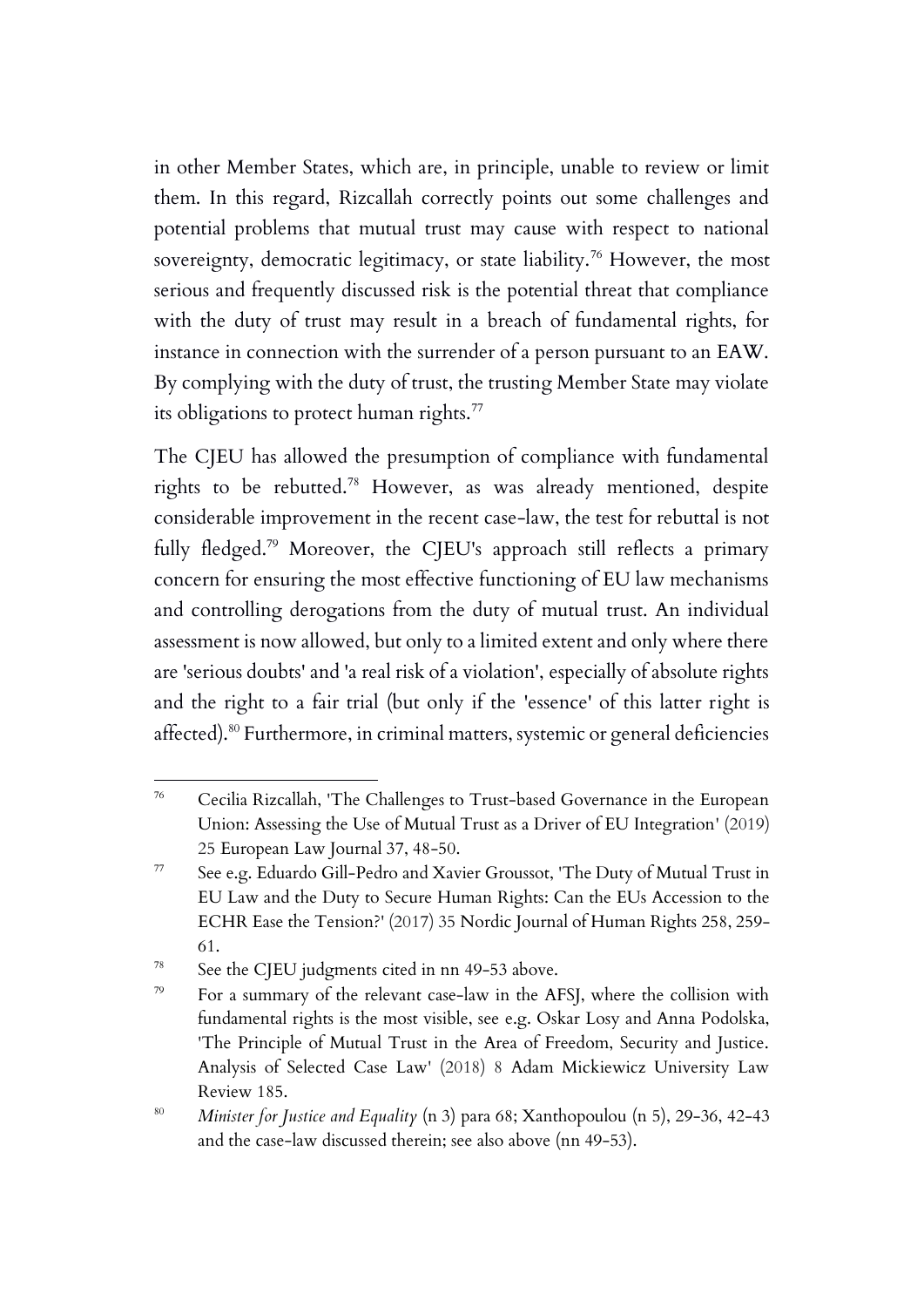are still generally stressed by the CJEU as a crucial criterion that must be examined in the first stage of the test.<sup>81</sup> This restrictive interpretation of 'exceptional circumstances' advocated by the CJEU prevents an extensive assessment with regard to all fundamental rights. Thus, compliance with the duty of trust continues to be stressed to the possible detriment of ensuring sufficient protection of *all* fundamental rights in every single case.

This approach is flawed. It not only ignores the constitutional importance of the protection of human rights but also contradicts the very reasoning and justification of the concept itself. As has been stated, the presumption that the object of trust was or will be fulfilled is justified by the premises that the EU is based on values shared by all the Member States and that the law of the EU implements these values.<sup>82</sup> Therefore, since the implementation of these values is key to justifying the principle of mutual trust, it follows that the use of this principle should not be detrimental to this implementation. Otherwise, such use would be contrary to its justification. Yet, due to the approach of the CJEU, this is exactly what might happen.

Instead, if mutual trust is to operate as a duty, it should be applied in a way that cannot endanger or undermine any of these values, which include not only the fundamental rights, but also other values stated in Article 2 TEU, such as democracy or the rule of law. Moreover, since the duty is imposed by EU law, it requires the EU legal order itself to stand up for the common values – or in the terminology used by the CJEU, to 'implement' them. $^{83}$  As such, the objective scope of the principle of mutual trust is necessarily limited by the need for EU law to ensure the actual implementation of the values on which the EU is based (Article 2 TEU).

<sup>81</sup> *Minister for Justice and Equality* (n 3) paras 60-61; or *Openbaar Ministerie* (n 3) para 54.

<sup>&</sup>lt;sup>82</sup> *Opinion 2/13* (n 1) para 168. Also discussed in ss II and III.1 above.

<sup>83</sup> See ibid.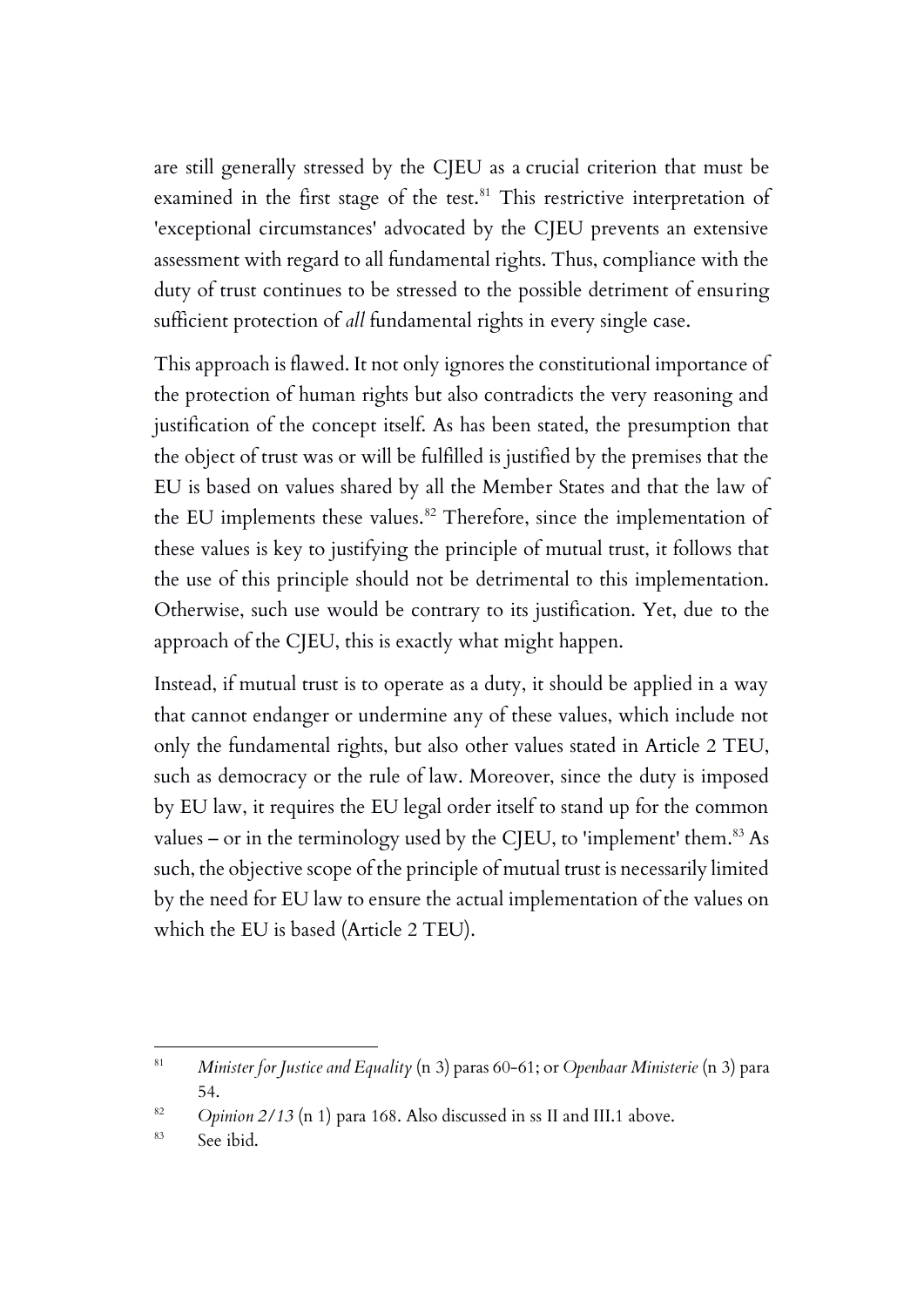Other provisions of EU law may ensure the implementation of shared values in practice.<sup>84</sup> However, not every aspect of all the fundamental rights standards is sufficiently harmonised at the EU level, nor is the actual observance of the other common values guaranteed. The EU lacks universal competence to harmonise fundamental rights standards. Thus, the nature and extent of harmonisation depends on the scope of EU competence in a particular policy area.<sup>85</sup> The same logic applies to other means by which EU law could ensure that the values in Article 2 TEU are actually given effect in the Member States in particular cases.<sup>86</sup>

Therefore, the principle of mutual trust, which is used to overcome such lack of harmonisation and to respect the differences between the legal traditions and systems of the Member States, should itself assist, at least to some degree, in ensuring implementation of common values. To achieve this, modifications to the current approach of the CJEU towards rebutting the presumption of compliance are warranted. First, the high standard of 'serious doubts' and 'real risk' of a violation should be required only if the actual implementation of the value in question is ensured by EU law.<sup>87</sup> Second, the rebuttal should relate to all common values enshrined in Article 2 TEU, including all EU fundamental rights, because a threat to the actual

<sup>84</sup> For instance, in relation to the fundamental rights, Member States are bound to respect the CFR. Its actual implementation is then – at the EU level – promoted and secured by acts of secondary law that harmonise a variety of its aspects and standards. See e.g. Directive (EU) 2016/343 of the European Parliament and of the Council of 9 March 2016 on the strengthening of certain aspects, of the presumption of innocence and of the right to be present at the trial in criminal proceedings [2016] OJ L65/1.

<sup>&</sup>lt;sup>85</sup> In some areas of EU law, the harmonisation of various standards may be very limited and only subsidiary. With regard to EU criminal law, see TFEU (n 74) art 82(2).

<sup>&</sup>lt;sup>86</sup> Although the procedure covered by Article 7 TEU may have some preventive effects, these are limited due to the problematic use of the procedure in practice (consider e.g. the recent attempts to do so in relation to Poland).

<sup>&</sup>lt;sup>87</sup> This requirement is fulfilled e.g. with respect to the harmonised standards of presumption of innocence. See n 84.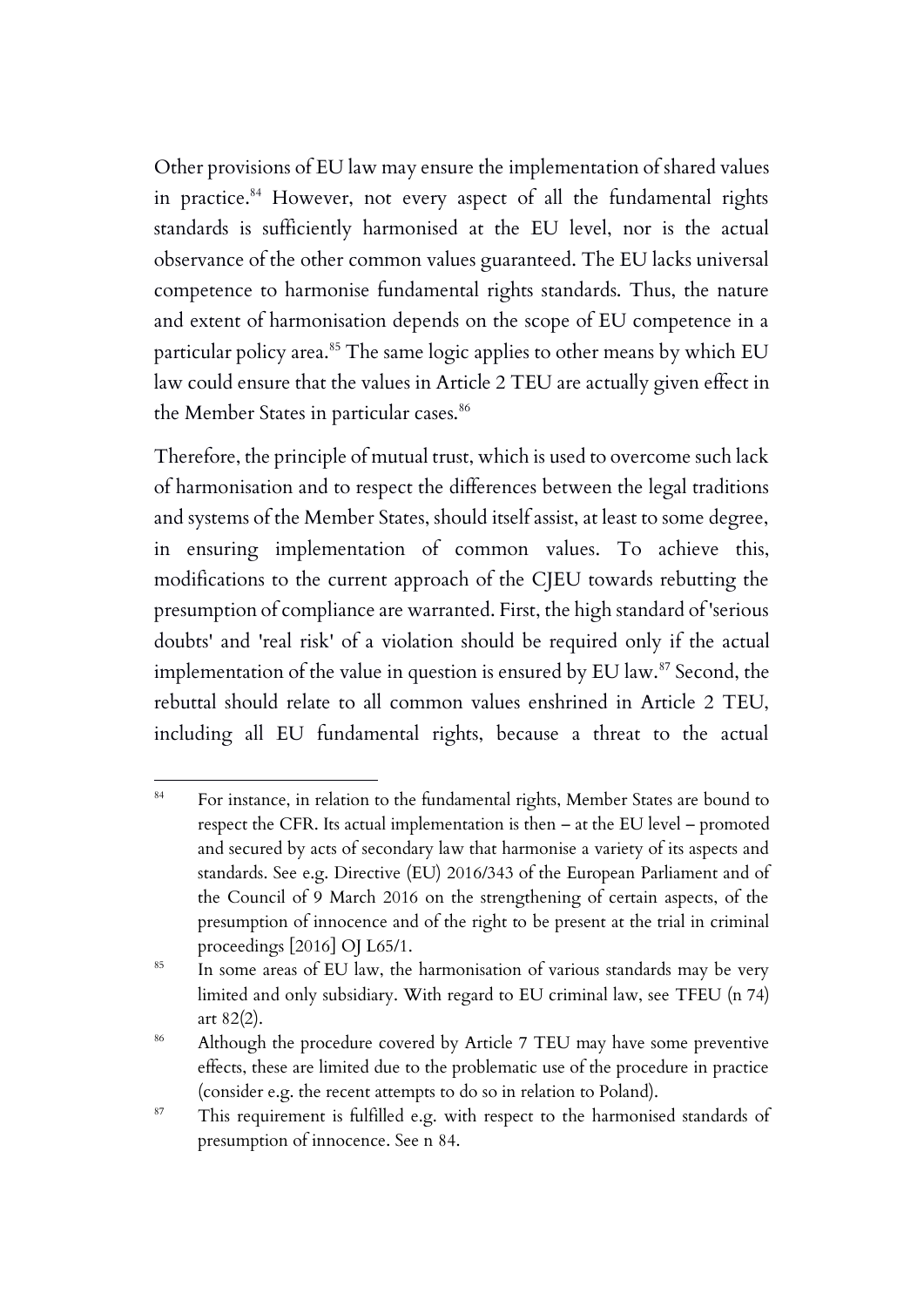implementation of any of them may result in contradiction of the concept's own justification.

Relevant risks will usually be linked to human rights. However, this does not mean that a mutual recognition instrument (e.g. an EAW) cannot be applied in these cases. Rather, it means that any such use at the potential expense of any of the EU fundamental rights should not be justified by the duty of mutual trust. Thus, the operation of mutual recognition in these situations should be based on a different constitutionally compatible argument that would justify such restriction.

Therefore, the current test for rebutting the presumption of compliance should be modified to allow for broader review in individual cases. If a risk of violating any of the EU values in Article 2 TEU is alleged, national authorities should conduct a two-step assessment based on foreseeable criteria developed by the CJEU. The first step would concern the rebuttal of the presumption of compliance. This assessment should consider the level of implementation of the value in question by the EU (particularly a fundamental right recognised by EU law). The less its implementation in practice is ensured by EU law, the less strict a standard of proof should be required to rebut the presumption of compliance. Thus, the 'serious and real' risk threshold should apply only if the relevant aspect of the value is sufficiently secured by EU law (e.g. a specific fundamental right standard is harmonised). Moreover, while systemic deficiencies could still be viewed as an indicator of individual risk, they should not be an indispensable requirement.

Once the existence of a risk is established, the presumption should be rebutted, and the court should then conduct a second assessment of whether taking such a risk in the given case is justified. This assessment should be based on the constitutional significance attributed to the value (particularly a fundamental right) in the EU legal order while also considering the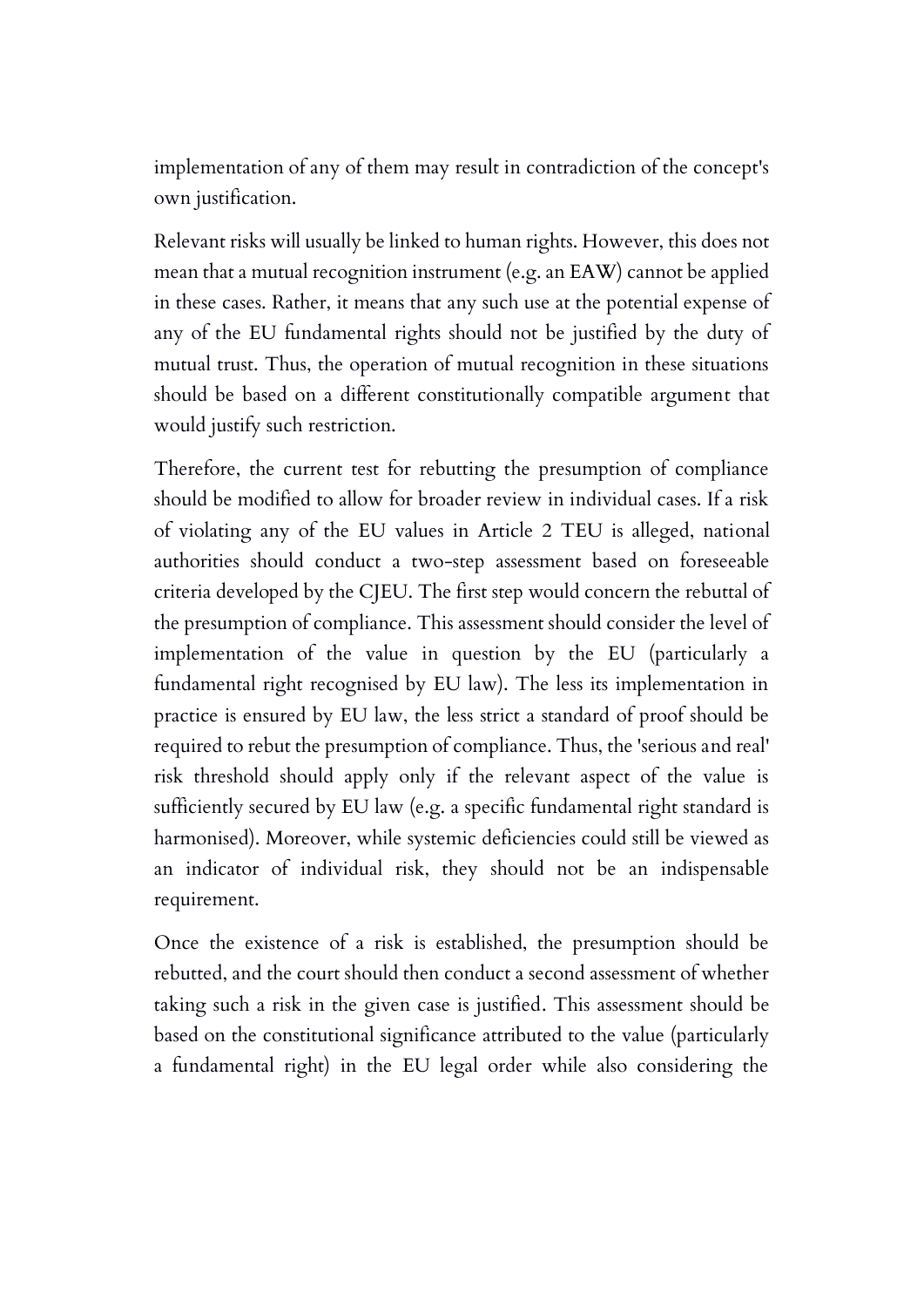common principles of the relevant national constitutions and the ECHR.<sup>88</sup> While absolute rights could not be restricted in favour of the effective application of EU law, a proportionality-based analysis as envisioned in Article 52 of the Charter of Fundamental Rights of the EU (CFR) could be used with regard to relative rights.<sup>89</sup> The obligation to use a particular mutual recognition instrument would then be justified by a constitutionally compatible assessment instead of presumed compliance with common values by other subjects of mutual trust. Only then would the principle of mutual trust really assist in implementing the shared values of the EU in line with its underlying reasoning, rather than facilitating possible violations thereof.

## **IV. SUBJECTS OF MUTUAL TRUST ('TRUST BETWEEN WHOM?')**

In general, the object of trust is presumed to be fulfilled mutually between certain subjects. Therefore, it is necessary to identify the subjects between whom the principle applies and what requirements these subjects should meet to ensure that the principle is not used in a way that risks endangering the values enshrined in Article 2 TEU.

## *1. The Trustor, the Trustee, and the Requirement of Mutuality*

As Schwarz points out, the CJEU considers mutual trust to be a threeelement relation in which one subject ('A') relies on another subject ('B') to comply with the object of trust  $(X')$ .<sup>90</sup> As such, in every situation in which the principle applies there are two subjects in different positions – the trustor and the trustee. While applying a mutual recognition instrument based on mutual trust (e.g. an EAW), the trustor is required to presume compliance by the subject whose legal outcome or jurisdiction is being recognised.<sup>91</sup>

 $88$  However, if these differ, the EU law standards – as interpreted by the CJEU – should be decisive. TEU (n 14) art 19.

<sup>&</sup>lt;sup>89</sup> For possibilities and limits of the proportionality-based analysis in the AFSJ, see Xanthopoulou (n 5).

<sup>90</sup> Schwarz (n 10), 130. See *Opinion 2/13* (n 1) paras 191-92.

<sup>91</sup> *Opinion 2/13* (n 1) para 191.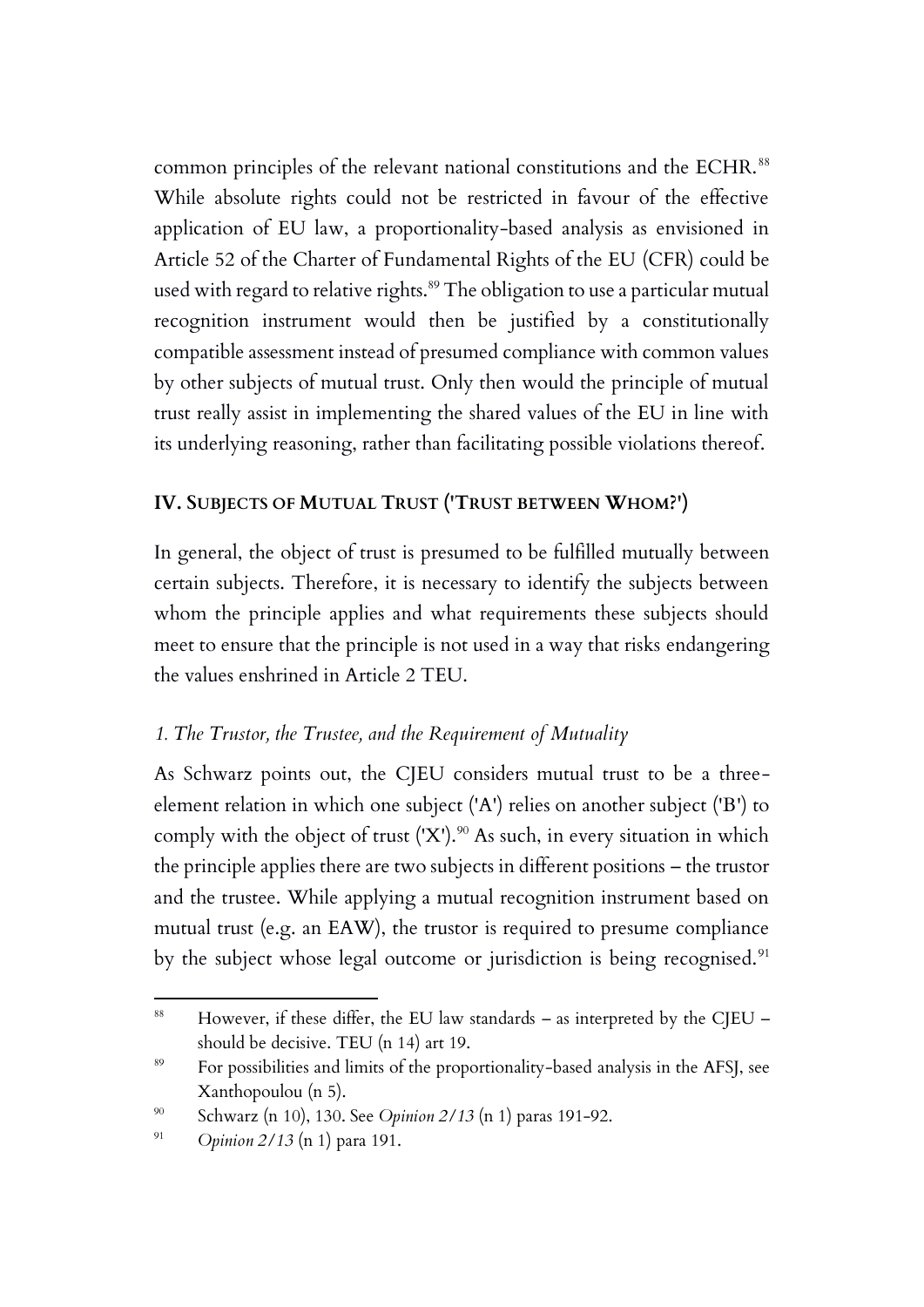This second subject – the trustee – is then expected to fulfil this presumption and actually comply with the object of trust.

This legal construction only makes sense when the two subjects fulfil certain requirements. For one thing, since mutual trust applies only when EU law imposes a specific duty on the trustee, this subject must be bound by a relevant act of EU law (e.g. the Dublin III Regulation). Otherwise, the trustor has no reason to presume compliance by the trustee. However, this fact alone does not suffice. As previously discussed, no duty of trust can be imposed when doing so would endanger the values enshrined in Article 2 TEU. <sup>92</sup> Therefore, certain safeguards must be in place at the EU level to ensure that the trustee will actually uphold these values. In the framework of mutual trust, these safeguards are the premises that the values stated in Article 2 TEU are shared by all EU Member States and that EU law implements these values. <sup>93</sup> Therefore, the imposition of a duty of trust on a trustor is only appropriate when the trustee shares the values expressed in Article 2 TEU and is bound by the EU law instruments ensuring their implementation. Only a subject that fulfils both these preconditions can be presumed to comply with the object of trust and, thus, act as a trustee.

Though in each instance the subjects assume the distinct roles of trustor and trustee, the principle ultimately applies 'mutually' between its subjects.<sup>94</sup> To fulfil the requirement of mutuality, all subjects must be equally able to act as trustor and trustee, depending on the situation in question. $95$  The consequences of such a requirement are twofold. First, the principle may apply only in relations premised on horizontal cooperation and mutual recognition. Second, the subjects between whom the principle applies

<sup>&</sup>lt;sup>92</sup> As discussed in ss III.1 and III.3 above.

<sup>93</sup> Ibid. See also *Opinion 2/13* (n 1) para 168.

<sup>&</sup>lt;sup>94</sup> In other words, every subject must presume the compliance by all the other subjects. See *Opinion 2/13* (n 1) paras 167-68, 191.

<sup>&</sup>lt;sup>95</sup> E.g. if a subject recognises a foreign decision pursuant to the Brussels I Recast Regulation, it acts as the trustor. The same subject is then the trustee if its decision is recognised by another subject bound by this regulation.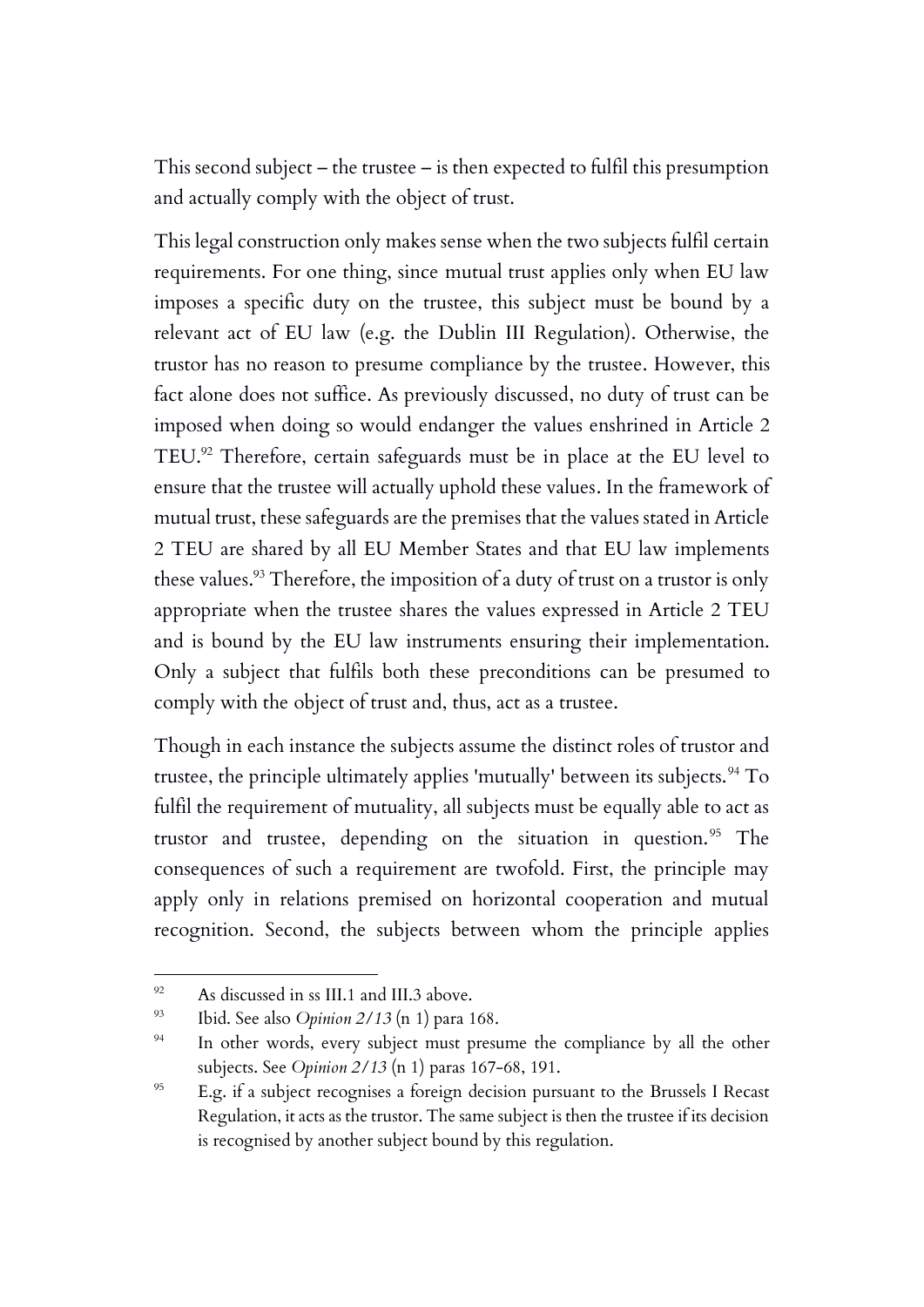should be bound by the object of trust to the same extent. In particular, the principle can be used interchangeably between two subjects without endangering or undermining the values stated in Article 2 TEU only if the two subjects are equally bound by EU law provisions that implement or assist in implementing these values. As such, only subjects bound by the constitutional foundations of EU law, including the preliminary reference procedure (Article 267 TFEU), may be presumed to fulfil the object of trust (i.e. shared values and EU law) equivalently.<sup>96</sup> Moreover, this requirement extends to any other legal provisions with which compliance is presumed, including secondary law provisions, even if they do not directly ensure the implementation of shared values. The reason for this is simple: a subject cannot be presumed to comply with a legal instrument by which it is not bound.

#### *2. Member States*

The article will now examine the actual subjects between which the principle applies and the extent to which they fulfil these requirements. When discussing mutual trust, the CJEU refers only to EU Member States as the relevant subjects between whom the principle applies; no other subjects are explicitly mentioned in this context. $^{97}$  As a practical matter, the duty of trust falls upon Members States' judicial and administrative authorities when they apply EU law, particularly mutual recognition instruments based on mutual trust. <sup>98</sup> Thus, the legal duty to rely on the presumption of compliance does not apply directly to ordinary EU citizens.<sup>99</sup>

<sup>96</sup> As discussed in ss III.2 and III.3 above.

<sup>97</sup> See e.g. *Opinion 2/13* (n 1) paras 168, 191.

<sup>&</sup>lt;sup>98</sup> Of course, the duty vanishes when authorities are permitted or required to engage in some form of review. For instance, while the duty of mutual trust generally applies while recognizing judicial decisions according to the Brussels I Recast Regulation, Article 45 of that regulation permits countries to invoke certain grounds for refusal and conduct a review of certain circumstances. Such control mechanisms are based on *distrust*.

<sup>99</sup> Cf Sulima (n 10) 75.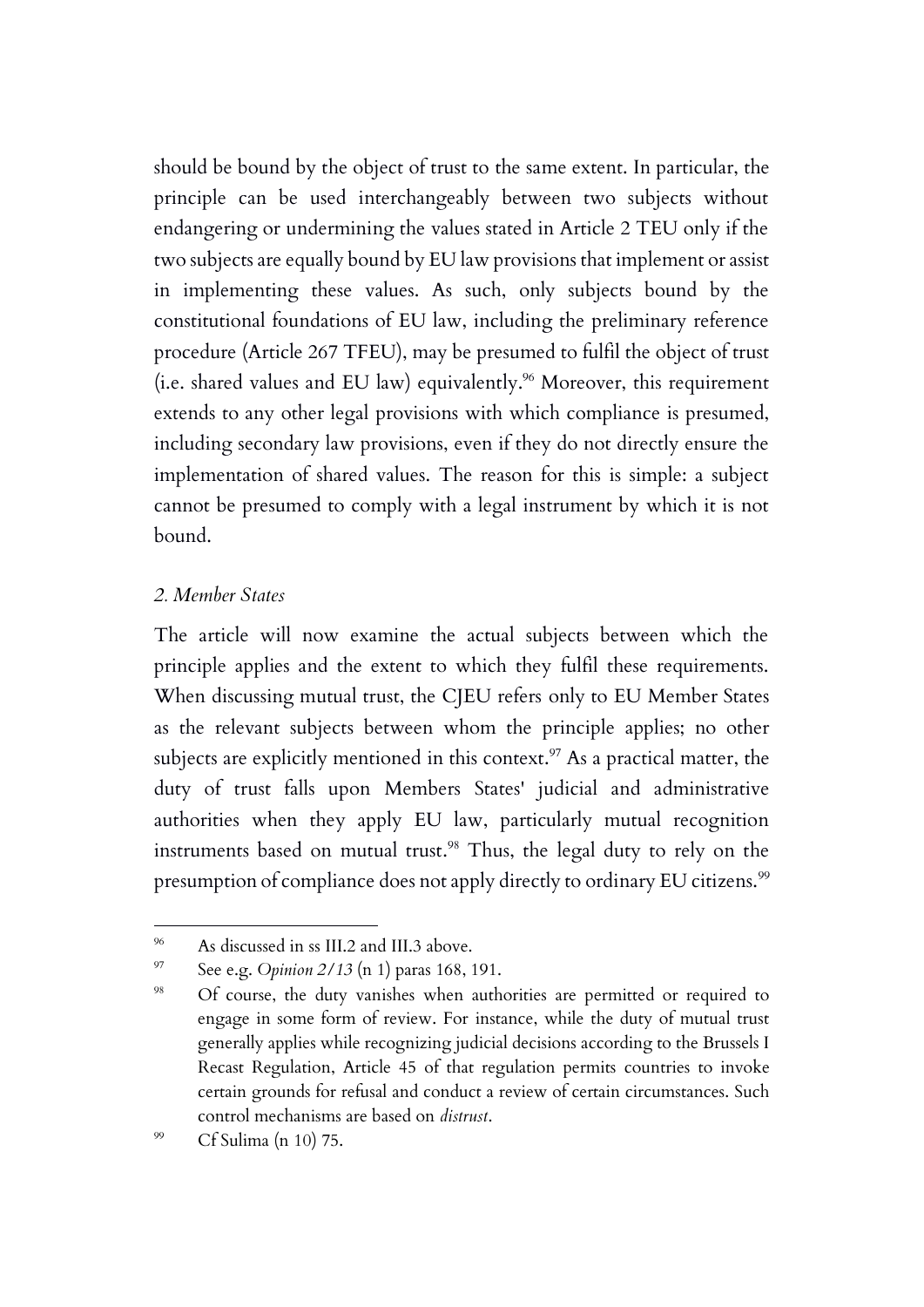Even though they should have a high degree of actual trust in all the Member States, the legal principle of mutual trust relates only to the authorities that apply it on their behalf.<sup>100</sup>

Applying the principle between the Member States is logical. These subjects share the values expressed in Article 2 TEU and are bound by the EU legal order that implements them.<sup>101</sup> In particular, they are bound by the constitutional foundations of EU law (i.e. the TEU and TFEU ('the Treaties')), the CFR, and the preliminary reference procedure (Article 267 TFEU) that ensures the correct application of EU law). As such, each Member State can generally act as both the trustor and the trustee because compliance with the common values and EU law may be equivalently presumed between them. Therefore, applying the principle between the Member States does not in itself risk endangering the values enshrined in Article 2 TEU.

Yet, there are some differences in the extent to which the Member States are bound by EU law. Some of them, such as Ireland, have negotiated opt-out exceptions and, thus, certain EU legislation does not apply to them.<sup>102</sup> Besides that, EU law allows the Member States to establish enhanced cooperation and adopt legislation that then applies only between the participating countries.<sup>103</sup> Although justified by the nature of the EU's competence in question, these differences limit the extent to which Member States can faithfully fulfil their role as trustees by creating situations where the object of trust covers acts by which they are not bound. The presumption of compliance cannot relate to legislation by which a Member State is not

<sup>100</sup> For a similar discussion, see Schwarz (n 10) 135-37.

<sup>101</sup> *Opinion 2/13* (n 1) paras 168, 191.

<sup>102</sup> E.g. Ireland has an *opt-out* in the AFSJ with a possibility to *opt-in*. See TFEU (n 74) protocol 21.

<sup>103</sup> E.g. Council Regulation (EU) 2016/1103 of 24 June 2016 implementing enhanced cooperation in the area of jurisdiction, applicable law and the recognition and enforcement of decisions in matters of matrimonial property regimes [2016] OJ L183/1.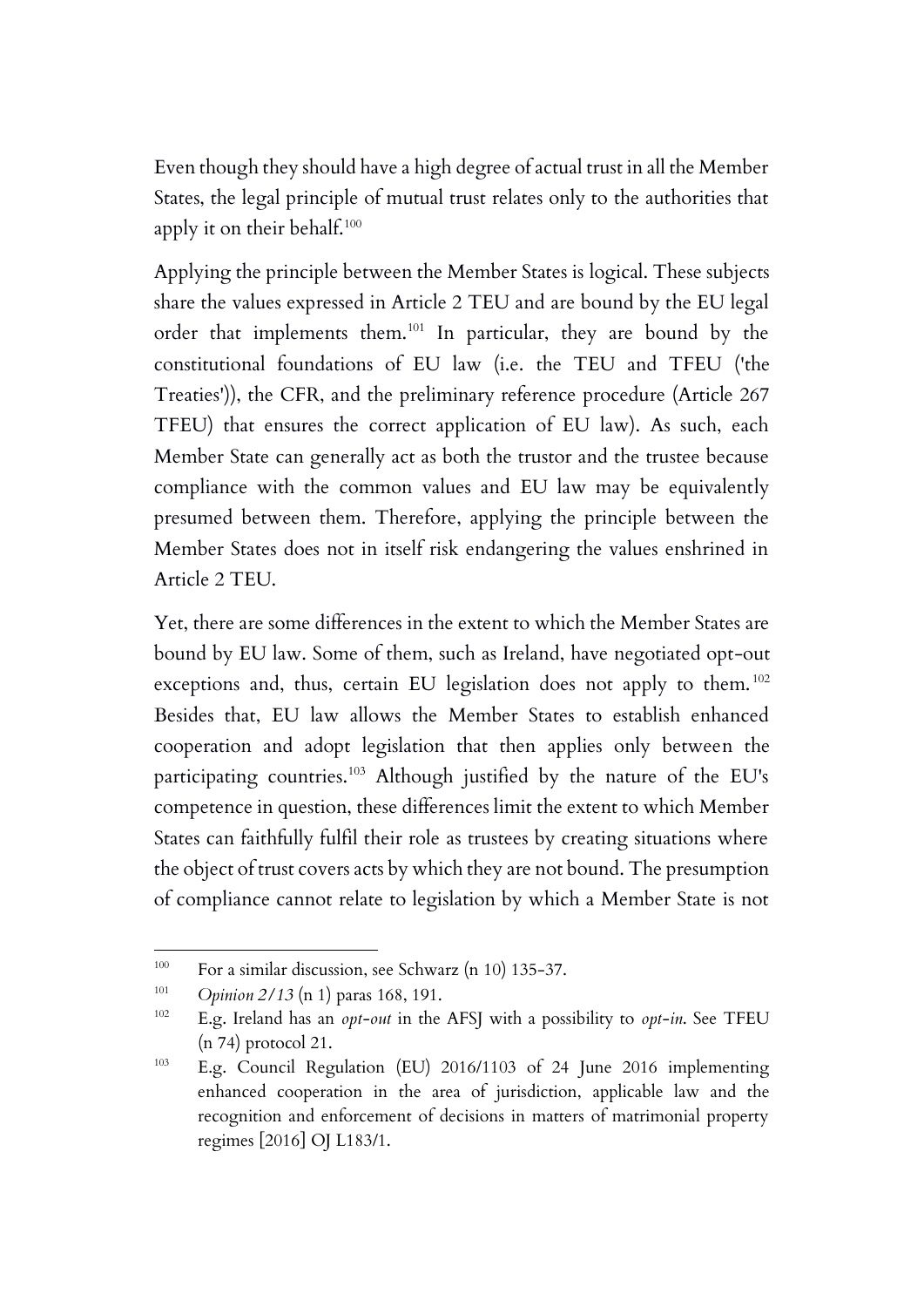bound. Therefore, the mutual application of the principle depends on the extent to which the Member States are bound by the relevant acts of EU law.

Hence, while the principle of mutual trust can generally be applied among the Member States with respect to common values and compliance with EU law in a general sense, the object of mutual trust between two Member States is limited in particular cases by the extent to which these Member States are bound by the relevant EU legal instruments. This requires an assessment, in each case, of whether the duty to presume compliance with particular provisions of EU law is applicable.<sup>104</sup> At present, this requirement does not raise major problems because there are only a few relevant exceptions. Nevertheless, given the complexity of the object of trust, it may become more significant in the future, especially if the idea of multi-speed Europe is put into effect. With many different exceptions, it may become confusing to determine whom and what can be trusted because each Member State will be partly bound by different legislation. This would be especially problematic if various exceptions led to different degrees of harmonisation in fundamental rights standards. Such an approach could create a double standard regarding which subjects may be presumed to fulfil the object of trust in a sufficient (equivalent) way.

#### *3. Non-EU Countries*

Although mutual trust is considered a characteristic of EU law, some legal instruments based on this principle also apply in relations with third countries. First, based on association agreements, several acts of EU law are applicable in some non-EU countries. These mainly include the countries participating in the European Economic Area ('EEA'), such as Norway or Iceland. Although the principle of mutual trust does not apply in EEA law, these countries are nevertheless partly bound by the duty of mutual trust. <sup>105</sup> Moreover, even some non-EEA countries have committed themselves to

<sup>104</sup> Brouwer (n 24), 65.

<sup>105</sup> *Ruska Federacija*, Opinion of AG Tanchev (n 73) paras 97, 101-07.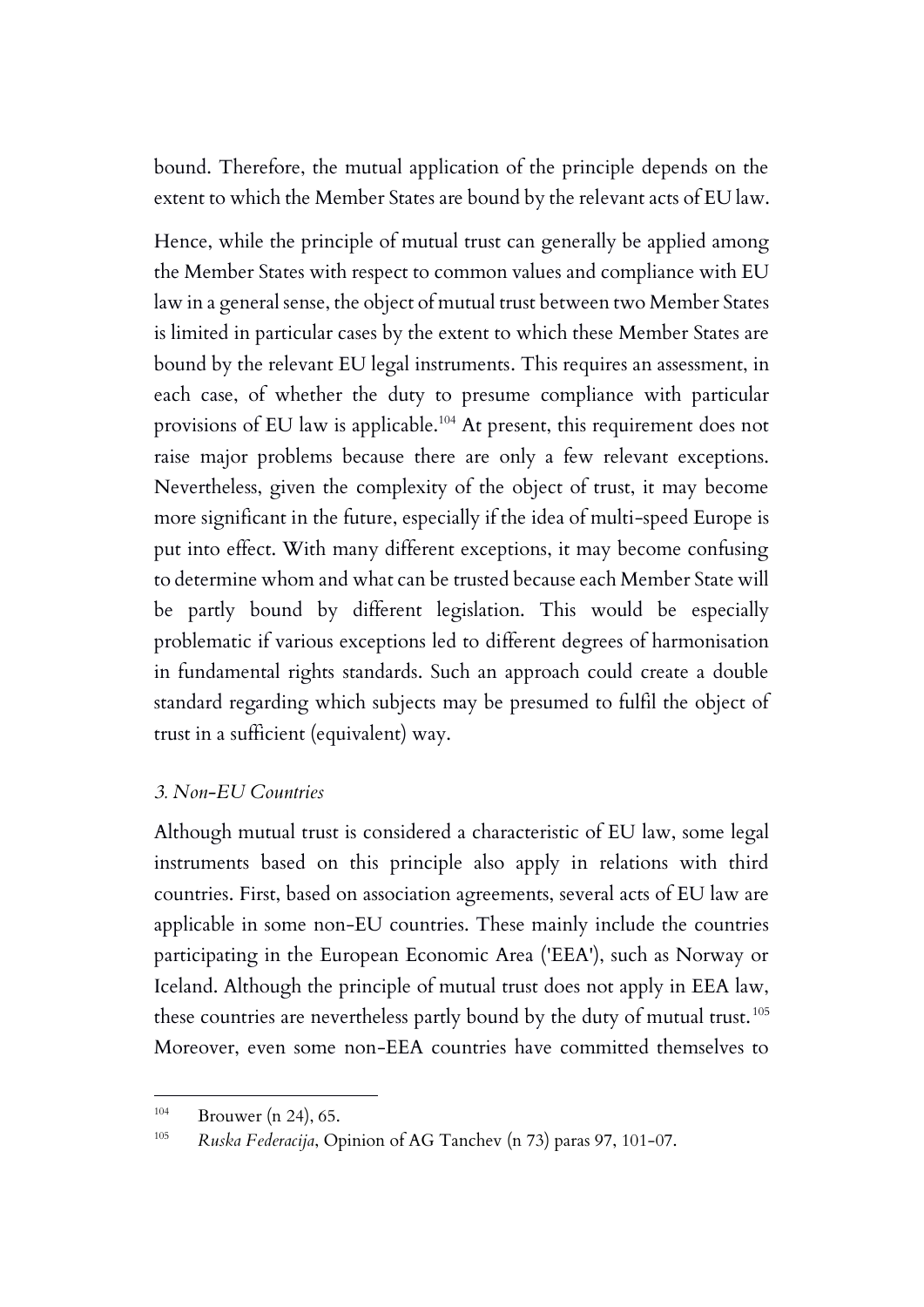comply with particular EU legislation. For instance, Switzerland has done so with regard to the regulations that created the Dublin system.<sup>106</sup> Some of the case-law essential for this system's operation was justified by the CJEU with reference to the EU principle of mutual trust, particularly in the context of transferring asylum seekers to the competent country.<sup>107</sup> Therefore, if a person applies for asylum in Switzerland, the Swiss authorities may be required to recognise the competence of – and thus trust – an EU Member State. Similarly, a Member State may be in some cases obliged to recognise the competence of Switzerland to examine the asylum application – and therefore trust that it will fulfil the object of trust (e.g. respect the applicant's fundamental rights).

Secondly, some international treaties concluded with non-EU countries are essentially the same as the existing legislation at the EU level. Thus, their functioning is effectively extended to these countries. For example, Lugano Convention  $II^{108}$  extends the regime for the determination of the competent court and recognition of judicial decisions under the Brussels I Regulation<sup>109</sup> to Switzerland, Norway, and Iceland. Although only the Convention is formally applicable, its interpretation is influenced by the case-law of the

<sup>&</sup>lt;sup>106</sup> Agreement between the EC and the Swiss Confederation concerning the criteria and mechanisms for establishing the State responsible for examining a request for asylum lodged in a Member State or in Switzerland [2008] OJ L53/5, art 1.

<sup>&</sup>lt;sup>107</sup> See e.g. Evelien Brouwer and Hemme Battjes, 'The Dublin Regulation and Mutual Trust: Judicial Coherence in EU Asylum Law? Implementation of Case-Law of the CJEU and the ECtHR by National Courts' (2015) 8(2) Review of European Administrative Law 183. For recent case-law, see *CK and Others*  (n 49); *Jawo* (n 13); *Ibrahim and Others* (n 49).

<sup>&</sup>lt;sup>108</sup> Convention on jurisdiction and the recognition and enforcement of judgments in civil and commercial matters [2007] OJ L339/3.

<sup>109</sup> Council Regulation (EC) No 44/2001 of 22 December 2000 on jurisdiction and the recognition and enforcement of judgments in civil and commercial matters [2001] OJ L 12/1.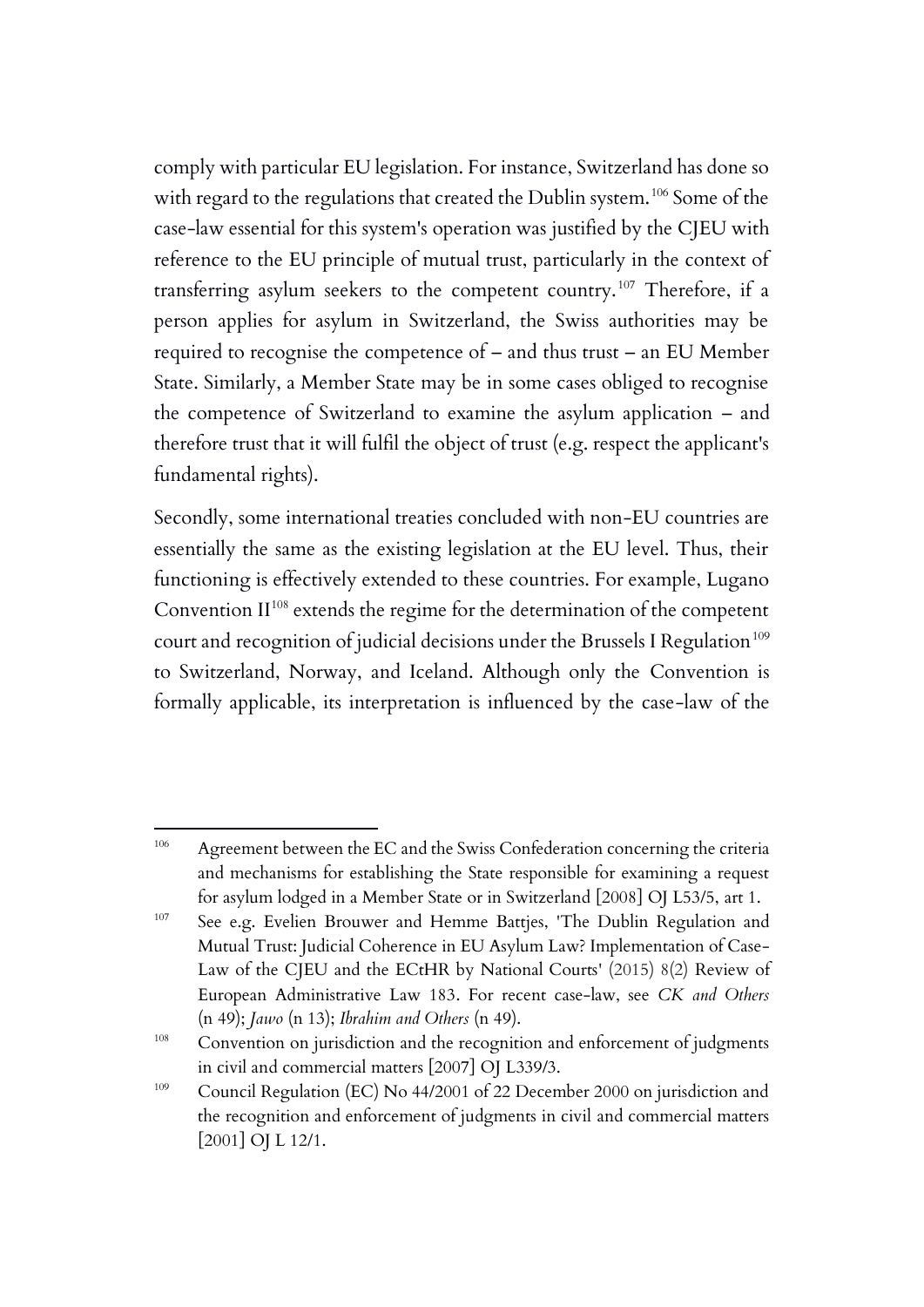CJEU with respect to related EU legislation.<sup>110</sup> As such, Member States' relations with non-EU countries are influenced not only by legislation premised on mutual trust, but also by conclusions of law reached in EU caselaw interpreting this legislation. Some of these conclusions were justified by the CJEU by reference to the EU principle of mutual trust, including in relation to automaticity of recognition and enforcement, or *lis pendens*. 111 Thus, a Member State may be obliged to trust the judicial decisions and jurisdictional findings issued by non-EU countries.

Mutual trust, therefore, manifests itself in relations with some non-EU countries, particularly when they apply relevant mutual recognition instruments (e.g. the Dublin III Regulation) or when such a cooperative mechanism is used with respect to their products or jurisdiction. However, this is problematic. The principle and its corresponding duty apply in relations with these countries because they are bound by EU legislation (or a treaty similar to EU legislation) that operates on the basis of mutual trust. <sup>112</sup> However, this basis only suffices if the non-EU countries act solely in the position of the trustor. It does not sufficiently justify the presumption that these countries will comply with the object of trust as the trustee. To do so, the non-EU countries would need to share the common values of the EU and be bound by the EU law that implements them.<sup>113</sup>

Given that the EEA countries, Switzerland, and the EU Member States are all members in the Council of Europe – whose aim is to protect human

<sup>110</sup> Protocol 2 to the Lugano Convention II states: 'Any court applying and interpreting this Convention shall pay due account to the principles laid down by any relevant decision […] rendered by the courts of the States bound by this Convention and by the [CJEU]'. Convention on jurisdiction and the recognition and enforcement of judgments in civil and commercial matters [2007] OJ L339, protocol 2, art 1(1).

<sup>111</sup> See e.g. Case C‑139/10 *Prism Investments BV v Jaap Anne van der Meer*  EU:C:2011:653, paras 27-28; Case C-116/02 *Erich Gasser GmbH v MISAT Srl*  EU:C:2003:657, paras 72-73.

<sup>112</sup> See *Ruska Federacija*, Opinion of AG Tanchev (n 73) paras 101-107.

<sup>113</sup> As discussed in s IV.1 above.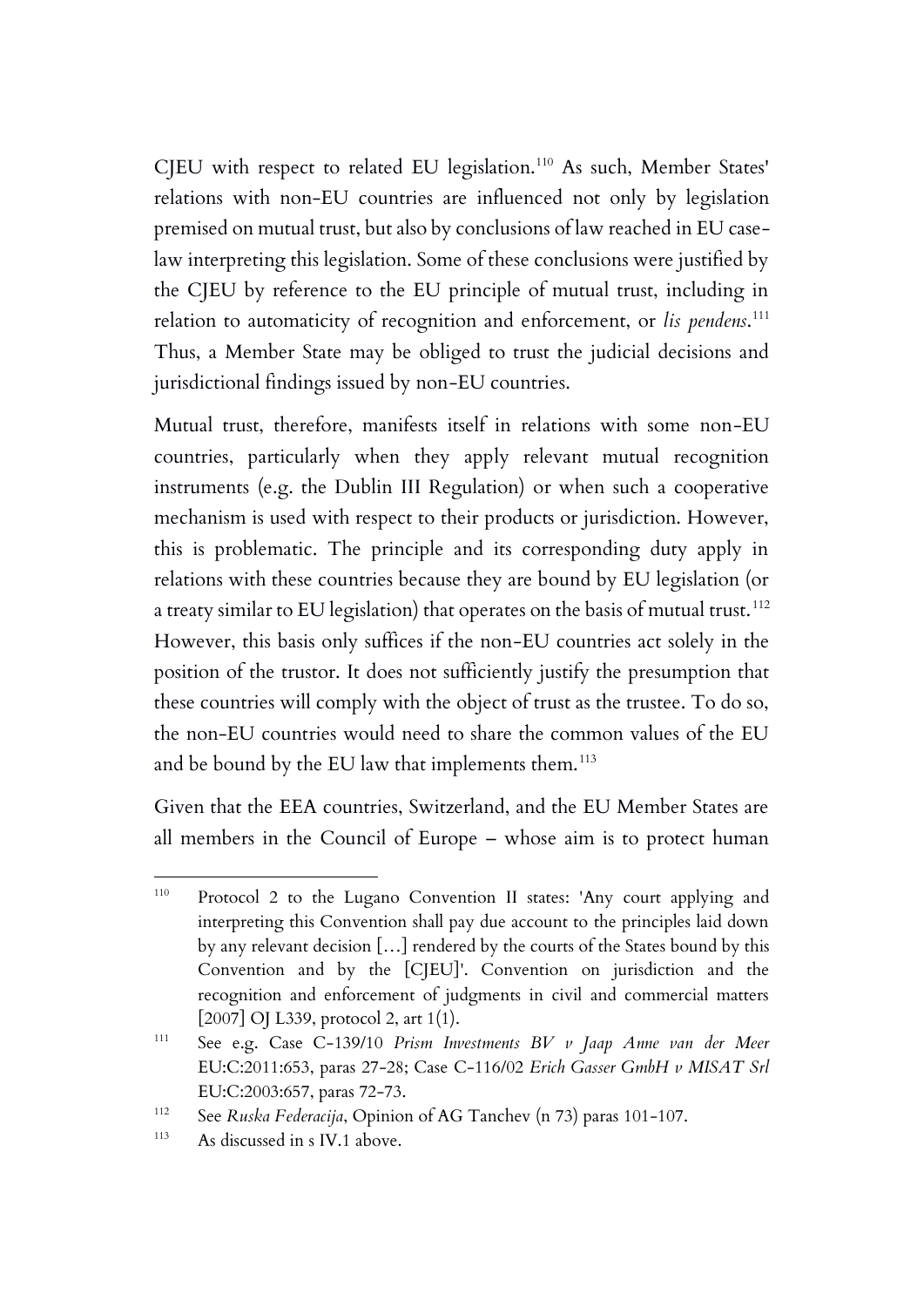rights, democracy, and the rule of law in Europe<sup>114</sup> – it can be assumed that these countries share the values expressed in Article 2 TEU. However, non-EU countries are not bound by the entire EU legal order – only certain individual acts. Although it is argued that the EU fundamental rights standards apply to them to some degree,<sup>115</sup> this is not sufficient. Despite the special relationship of some of the third countries with the EU, their position differs from those of the Member States.<sup>116</sup> For instance, courts from non-EU countries cannot make a reference for a preliminary ruling to the CJEU. Furthermore, significant differences persist in the extent to which various non-EU countries are bound by EU law. While courts from the EEA countries can make a reference to the EFTA court, this is not extended to other countries and legal instruments. Therefore, in relation to the Lugano Convention II for instance, an absurd situation arises. According to its Protocol 2 (Article 2), the courts of the Member States can make a reference to the CJEU, whereas non-EU courts cannot. Hence, a risk may arise that the relevant legal instrument may not be applied in an equivalent manner by these countries.

For these reasons, from a general point of view, the legal systems of non-EU countries and their authorities' operation cannot be considered equivalent to the same extent as may be expected between the Member States.<sup>117</sup> The fulfilment of the object of trust by them is not equivalently secured because these countries are not equally bound by EU law provisions that ensure the actual implementation of the values enshrined in Article 2 TEU. For

<sup>114</sup> Statute of the Council of Europe (adopted 5 May 1949, entered into force 3 August 1949) ETS 1, arts 1-3.

<sup>115</sup> For more detail, see e.g. Astrid Epiney and Benedikt Pirker, 'The Binding Effect of EU Fundamental Rights for Switzerland' in Norman Weiß and Jean-Marc Thouvenin (eds), *The Influence of Human Rights on International Law* (Springer 2015).

 $116$  Brouwer (n 24) 65.

<sup>117</sup> E.g. if a *lis pendens* is filed, can a court of a Member State really trust a Swiss court to the same extent as another Member States court to correctly assess its own jurisdiction even though it cannot make a reference to the CJEU?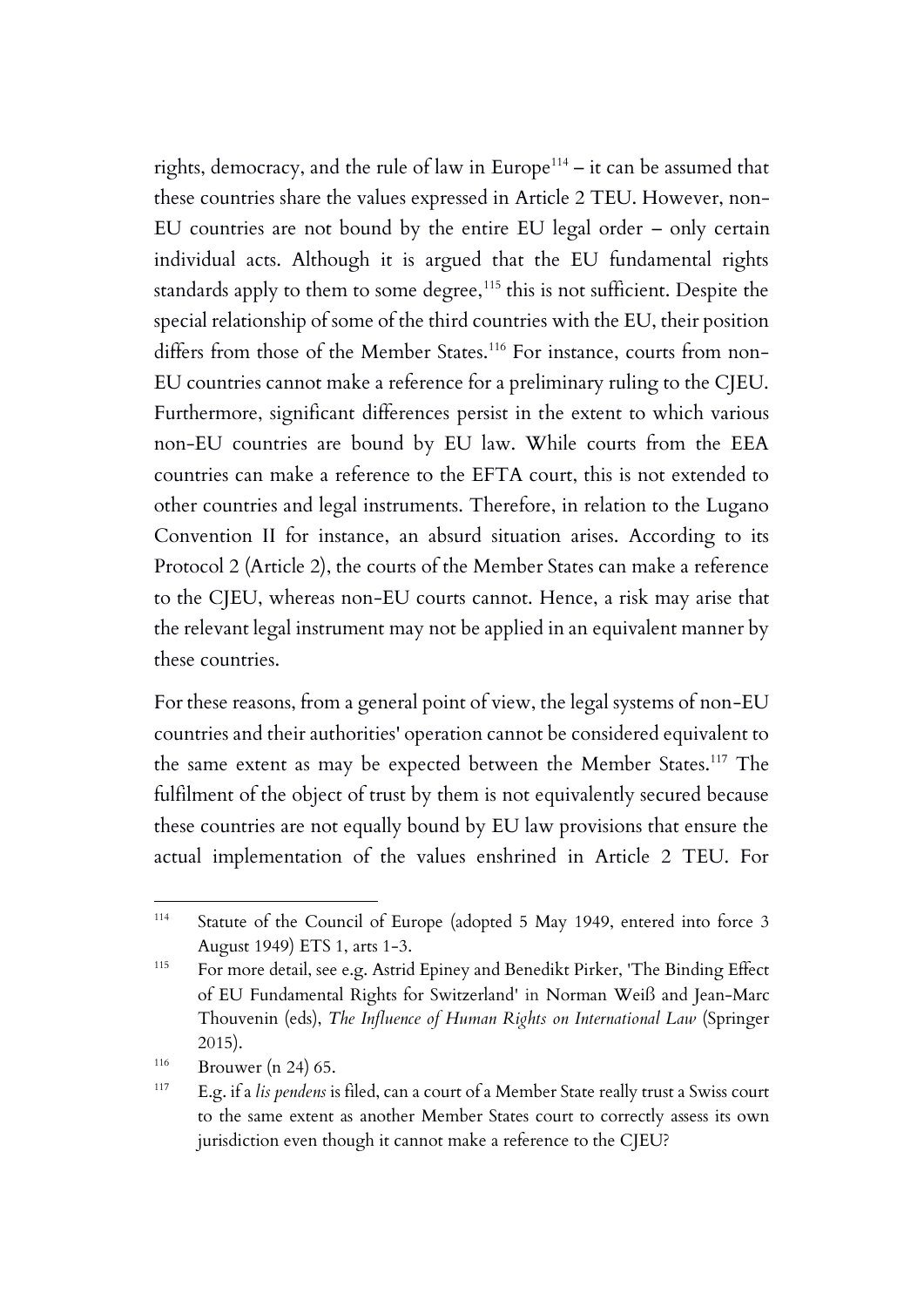instance, if an asylum seeker is transferred to a non-EU country for the purpose of carrying out the asylum procedure, this country's compliance with the fundamental rights recognised by EU law is not ensured to entirely the same extent as that of Member States. As a result, applying the principle of mutual trust in relations with third countries can potentially endanger EU values in specific cases. Therefore, as compliance with the object of trust by these countries cannot be presumed to the same extent as by Member States, the principle of mutual trust and its corresponding duty should not apply equally in relations between Member States and non-EU countries.

It follows that the EU principle of mutual trust cannot justify the use of mutual recognition instruments in these relations. Therefore, the CJEU case-law justified by the EU principle of mutual trust also cannot be automatically applied to these instruments (e.g. Lugano Convention II) in relation to non-EU countries. Thus, the CJEU should separately assess the conclusions reached in its judgments while considering the specifics of the relations with third countries. If there is to be an effectively similar duty to apply mutual recognition instruments, its effects, limits, and justification in these relations must be adjusted accordingly. The premise that common values will be implemented by EU law cannot apply with respect to non-EU countries. Only the premise that these countries recognize the values stated in Article 2 TEU may justify a duty of trust in relations with them. However, imposing the duty on this basis alone would be less persuasive. In such a case, the compliance with the object of trust would not be ensured by the same system of law from which the duty derives. $^{\rm 118}$ 

#### *4. EU Institutions*

Mutual trust is not directly stressed in relations with EU institutions. However, its potential impact on their operation has been identified. For example, in *Commission v. Combaro*,<sup>119</sup> the CJEU explicitly imposed a duty

<sup>&</sup>lt;sup>118</sup> For more detail, see s III.1 above.

<sup>119</sup> Case C-574/17 P *European Commission v. Combaro SA* EU:C:2018:598.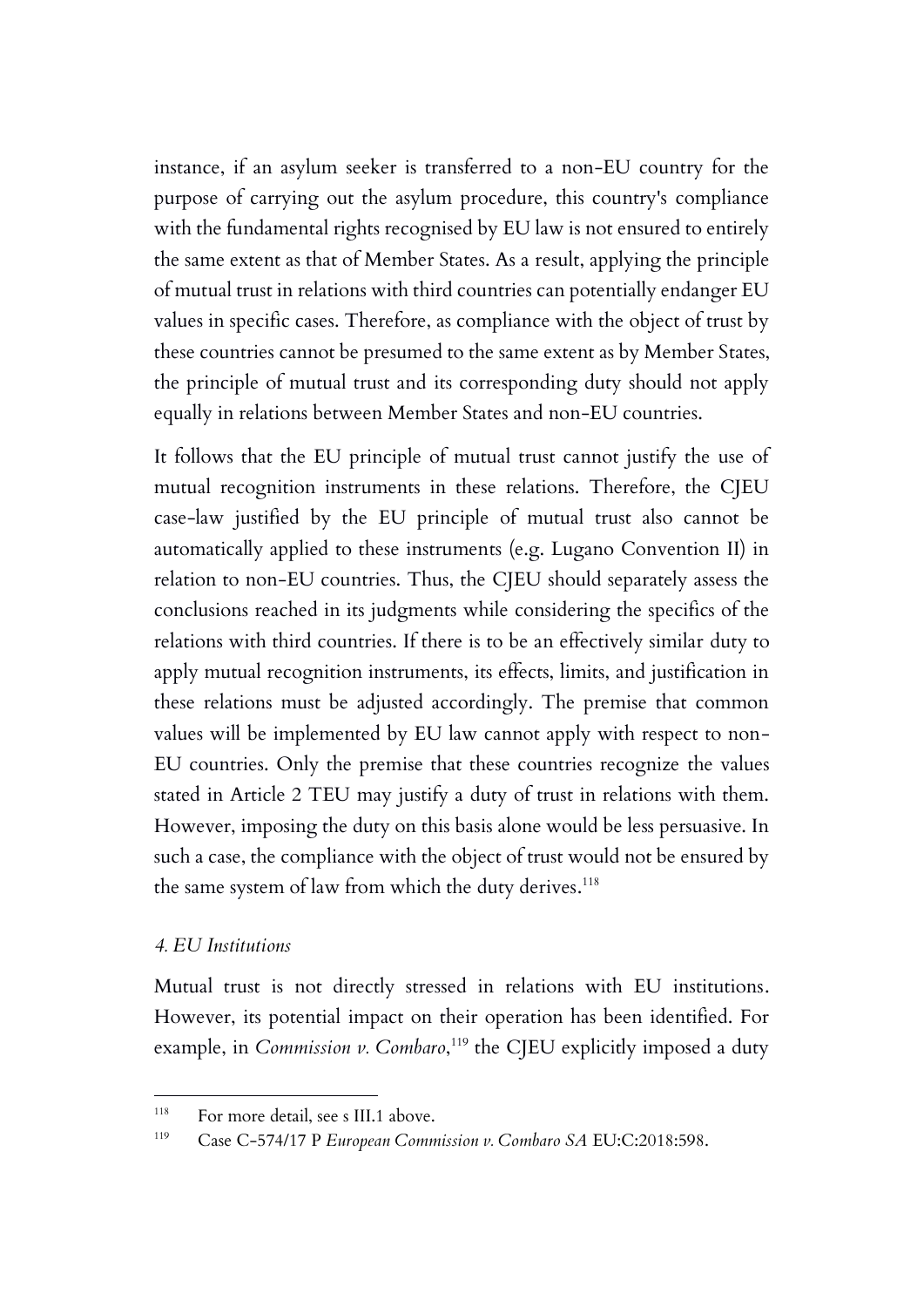of trust on the Commission in customs matters. The case concerned the findings of the customs authorities of the country of export (Latvia) that certain certificates of the origin of goods are invalid. Even though the European Anti-Fraud Office (OLAF) found that these certificates were probably authentic, the Commission nevertheless decided to rely on the Latvian findings and did not ask for their re-examination. The CJEU referred to mutual trust in concluding that the 'Commission is justified in claiming that it was, in principle, required to rely on the findings and on the determinations legally made by the Latvian customs authorities'.<sup>120</sup>

Although the CJEU explicitly mentioned mutual trust in this context, this does not necessarily imply that the principle applies systematically and in general between Member States and EU institutions. The CJEU merely extended to EU institutions the obligation already applied between national authorities in customs matters. According to the CJEU, if the Member States have a duty to rely on the findings and on the determinations made by their customs authorities,<sup>121</sup> then EU institutions cannot, in principle, question them either. <sup>122</sup> However, no general and reciprocal duty of trust has been imposed on Member States and EU institutions in their mutual relations.

Nevertheless, there are horizontal relations between Member States and EU institutions in which the principle could potentially apply. For instance, while applying Article 101 and 102 TFEU, the Commission cooperates with the national competition authorities within the Network of Competition Authorities in order to coordinate investigations and share information and evidence.<sup>123</sup> Moreover, the EU itself is based on the values expressed in Article 2 TEU and is bound by its own legal order, which implements these values. Although EU institutions cannot themselves make a reference based

 $120$  Ibid paras 52-53, 56.

<sup>&</sup>lt;sup>121</sup> See e.g. Case 218/83 Les Rapides Savoyards Sàrl and Others v Directeur Générale *des Douanes et Droits Indirects* EU:C:1984:275, paras 26-27.

<sup>122</sup> *Combaro* (n 119) paras 52-53, 56.

<sup>123</sup> Commission Notice on cooperation within the Network of Competition Authorities [2004] OJ C101/43.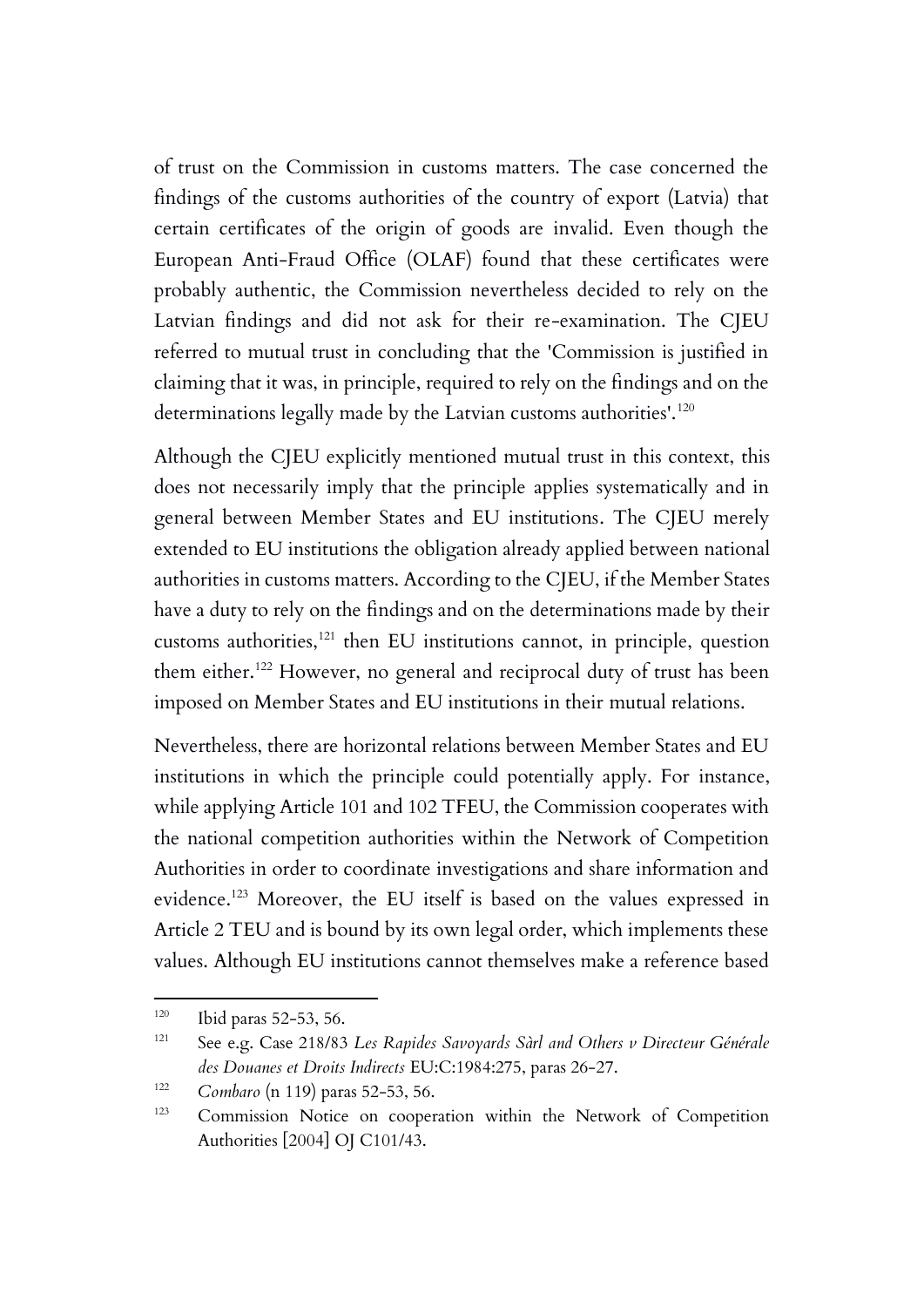on Article 267 TFEU, judicial review of their proceedings and decisions is within the competence of the CJEU.<sup>124</sup> As such, the correct application of EU law by EU institutions is sufficiently ensured. It follows that they can act equivalently as both trustor and trustee because the presumption of their compliance is sufficiently justified.

Therefore, applying the principle of mutual trust in horizontal relations between Member States and EU institutions cannot, in and of itself, endanger common values. Conversely, requiring these subjects to rely on the sufficient quality of each other's legal products or, for instance, the correctness of the information each other provides, could potentially increase the effectiveness of their cooperation and the application of relevant EU law instruments.<sup>125</sup>

However, the relations between EU institutions and Member States are already governed by the principle of sincere (loyal) cooperation. According to Article 4(3) TEU, this well-established principle of EU law imposes a duty on the EU and its Member States to, 'in full mutual respect, assist each other in carrying out tasks which flow from the Treaties'. The general expression of this reciprocal obligation is then reflected in various EU law provisions.<sup>126</sup> Moreover, the CJEU has repeatedly used this principle as an independent legal basis to develop EU law and ensure its effective functioning, both by filling the gaps in the primary law and deciding particular cases.<sup>127</sup> As such,

<sup>124</sup> TEU (n 14) art 19; TFEU (n 74) art 263-65. Usually, the General Court decides the case in the first instance. This decision can then be appealed to the CJEU.

<sup>&</sup>lt;sup>125</sup> However, the principle should still be used only in a way that cannot endanger the values, as discussed in s III.3.

<sup>126</sup> E.g. TFEU (n 74) art 344. See also Case C-469/03 *Commission of the European Communities v Ireland* EU:C:2006:345, para 169.

<sup>127</sup> Damien Gerard, 'Mutual Trust as Constitutionalism?' in Brouwer and Gerard (eds) (n 2) 76; Case C-620/16 *European Commission v Federal Republic of Germany* EU:C:2019:3, Opinion of AG Szpunar, paras 87-92.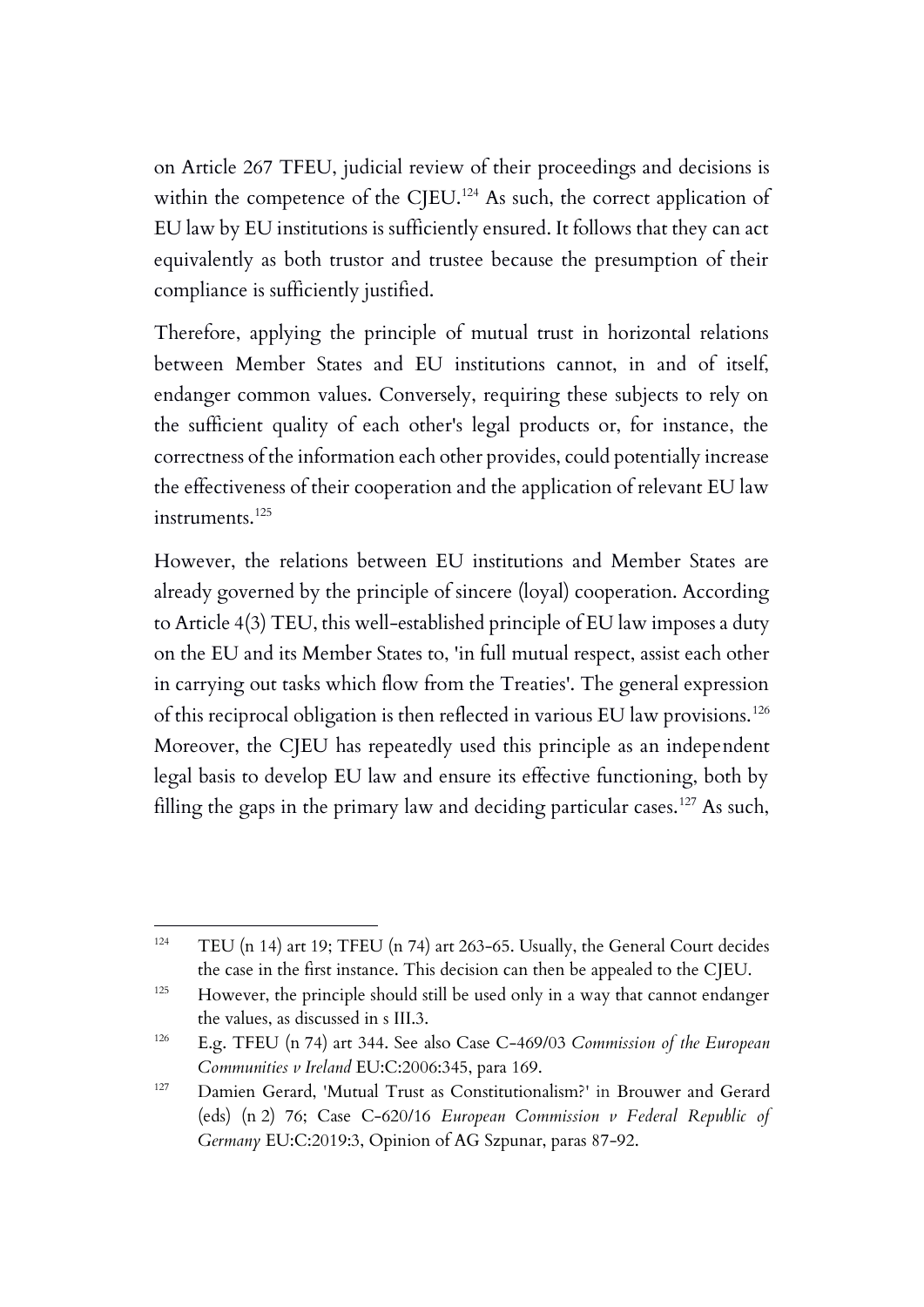the principle of sincere cooperation has proven to be an essential part of the EU law regulating relations between the EU and its Member States.<sup>128</sup>

Yet, in *Commission v. Combaro,* the CJEU stayed silent on the principle of sincere cooperation and referred only to mutual trust. This raises a question about the link between these two principles. Although it is acknowledged that mutual trust fulfils a similar role as the principle of sincere cooperation,<sup>129</sup> their precise connection is not entirely clear. Some literature suggests that the principle of mutual trust could form a part of the broader principle of sincere cooperation, complementing it on the horizontal level<sup>130</sup> or even operating as *lex specialis*. 131

Indeed, the requirement to act 'in full mutual respect' stated in Article 4(3) TEU indicates that the link between the principles is complementary. The general obligation of mutual assistance in carrying out tasks flowing from the Treaties does not necessarily require the restriction of review powers; however, at the same time, such a restriction could expand the scope of the obligation of mutual assistance. Imposing the reciprocal duty of trust on Member States and EU institutions in their mutual relations could promote mutual assistance and, ultimately, the aims of both the principles of mutual trust and sincere cooperation. In the end, these principles serve the same goal – the effective functioning of EU law. Accordingly, complying with a duty of trust in horizontal cooperative relations could be one way for Member States and EU institutions to respect their general obligation to assist each other in carrying out tasks derived from EU law. This could in turn increase

<sup>128</sup> For more detail, see Gerard (n 127) 76-77; Prechal (n 8) 91-92. However, to some extent, the principle also regulates the horizontal relations between the Member States. See e.g. Case C-178/97 *Barry Banks and Others v Theatre royal de la Monnaie* EU:C:2000:169, paras 38-39.

<sup>&</sup>lt;sup>129</sup> See Case C-297/07 *Klaus Bourquain* EU:C:2008:206, Opinion of AG Ruiz-Jarabo Colomer, para 45; Case C-145/03 *Heirs of Annette Keller v Instituto Nacional de la Seguridad Social (INSS) and Instituto Nacional de Gestión Sanitaria (Ingesa)* EU:C:2005:17, Opinion of AG Geelhoed, para 21.

<sup>130</sup> Prechal (n 8) 92; Gerard (n 127) 77.

<sup>131</sup> Kozak (n 2) 135.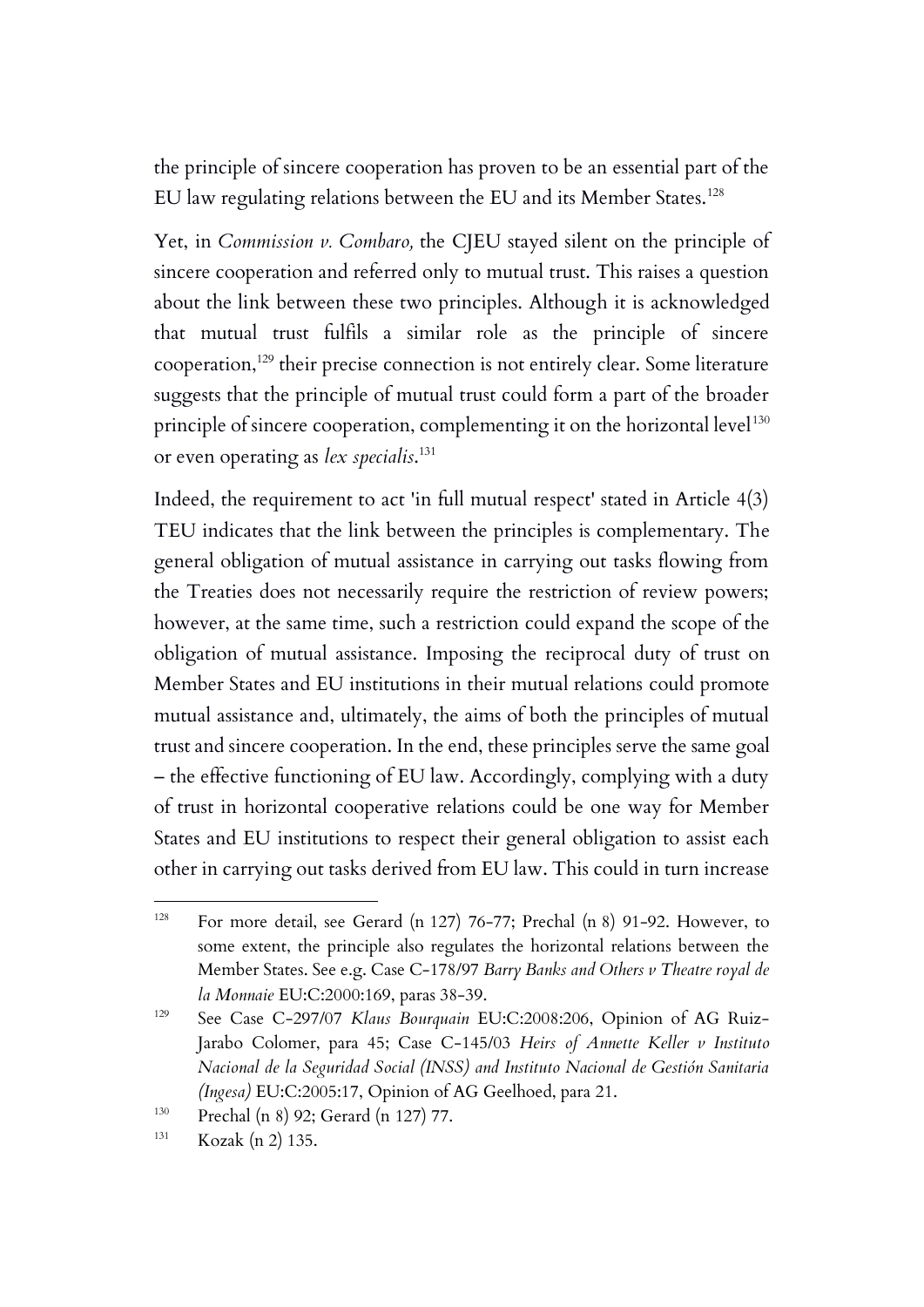the effectiveness of their cooperation and the application of relevant EU law instruments.

It remains to be seen whether the CJEU will apply the principle of mutual trust in relations between Member States and EU institutions more systematically. Nonetheless, since there is no relevant difference in the extent to which these subjects are bound by the object of trust, such a use of the principle would – in general – be in line with the principle's underlying justification. In this regard, mutual trust can complement and support the well-established principle of sincere cooperation (Article 4(3) TEU).

## **V. CONCLUSION**

The EU principle of mutual trust is designed and treated by the CJEU as a duty to rely on other subjects to comply with EU law and recognise values enshrined in Article 2 TEU (whether in the past, present, or future). This legal construction is based on the presumption that these main objects of trust were, are, or will be fulfilled. Two other premises justify this presumption: 1) all Member States share the values stated in Article 2 TEU; and 2) EU law implements these values. At the same time as it justifies the existence of the principle of mutual trust, this very reasoning poses some limits that affect the objective and subjective scope of its application.

This article first addressed the object of this principle. In general, the values expressed in Article 2 TEU are presumed to be respected in conjunction with the application of EU law and according to its standards. This entails both general trust in the equivalent quality of all the Member States' legal systems and particular trust in specific legal products and procedures. As such, the object of trust is broad and complex, which means that the presumption of compliance relates not only to a particular applied legal act but to the EU legal order in general.

In this context, this article put forward an argument that, if such broadly constructed mutual trust is to operate as a duty, it should be imposed only in